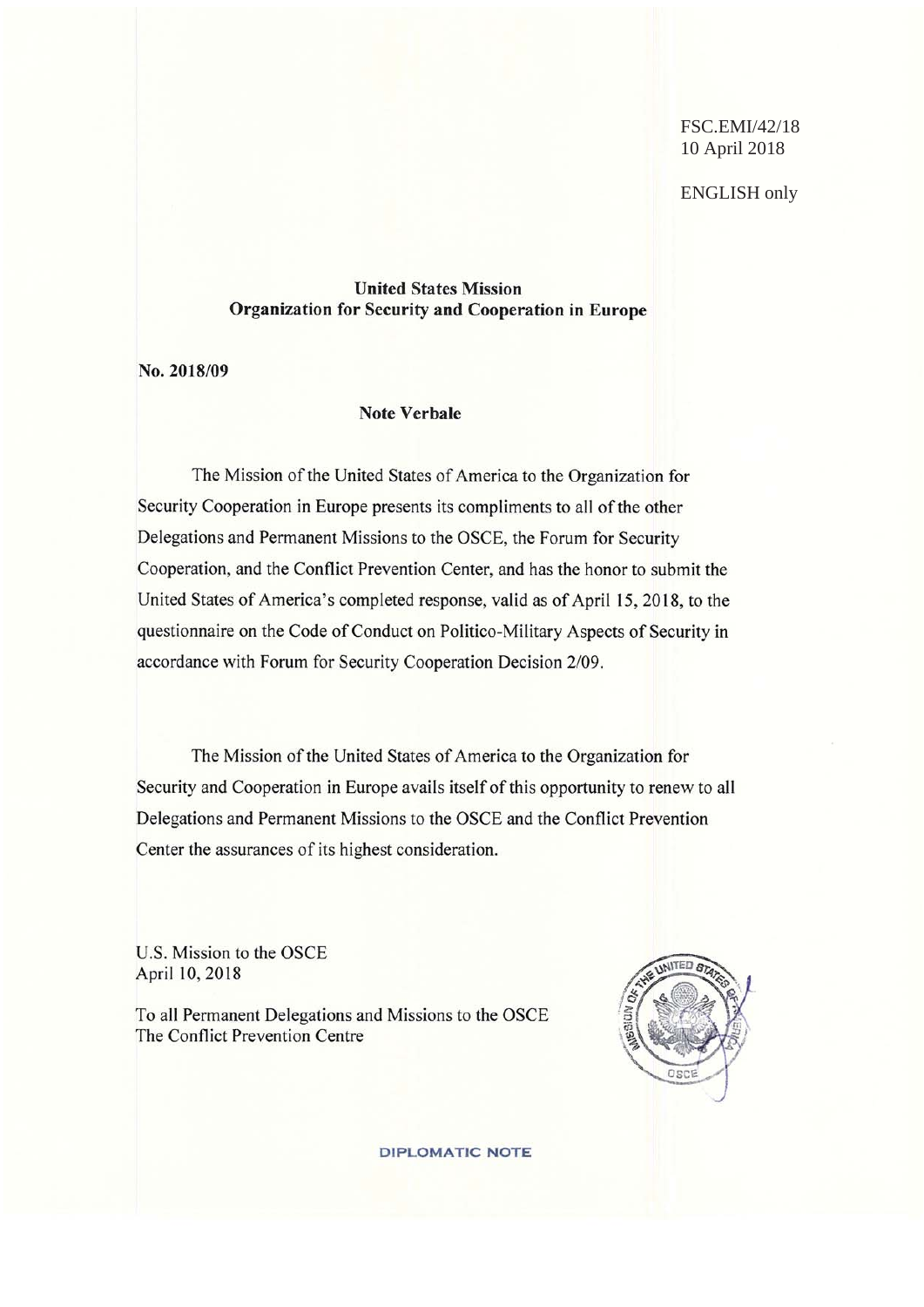# **Section I: Inter-state Elements**

# **1. Account of measures to prevent and combat terrorism**

*1.1: To which agreements and arrangements (universal, regional, sub-regional, and bilateral) related to preventing and combating terrorism is your State a party?* 

The United States is a party to the following multilateral instruments currently in force related to States' responsibilities for preventing and combating terrorism:

- The Charter of the United Nations (1945);
- Convention on Offenses and Certain Other Acts Committed on Board Aircraft (Tokyo Convention, 1963);
- Convention for the Suppression of Unlawful Seizure of Aircraft (Hague Convention, 1970);
- Convention for the Suppression of Unlawful Acts Against the Safety of Civil Aviation (Montreal Convention, 1971);
- Convention on the Prevention and Punishment of Crimes Against Internationally Protected Persons (1973);
- Convention on the Physical Protection of Nuclear Material (1979) and the Amendment to the Convention on the Physical Protection of Nuclear Material (2005) (once the 2005 Amendment entered into force on May 8, 2016, the amended convention was renamed the Convention on the Physical Protection of Nuclear Material and Nuclear Facilities);
- International Convention Against the Taking of Hostages (1979);
- Protocol for the Suppression of Unlawful Acts of Violence at Airports Serving International Civil Aviation (1988);
- Convention for the Suppression of Unlawful Acts Against the Safety of Maritime Navigation (1988);
- Protocol for the Suppression of Unlawful Acts Against the Safety of Fixed Platforms Located on the Continental Shelf (1988);
- Convention on the Marking of Plastic Explosives for the Purpose of Identification (1991);
- International Convention for the Suppression of Terrorist Bombings (1997);
- International Convention for the Suppression of the Financing of Terrorism (1999);
- International Convention for the Suppression of Acts of Nuclear Terrorism (2005);
- Protocol of 2005 to the Convention for the Suppression of Unlawful Acts Against the Safety of Maritime Navigation; and
- Protocol of 2005 to the Protocol for the Suppression of Unlawful Acts Against the Safety of Fixed Platforms Located on the Continental Shelf.

The United States is also party to the 1971 Organization of American States (OAS) Convention to Prevent and Punish the Acts of Terrorism Taking the Form of Crimes Against Persons and Related Extortion That Are of International Significance and the 2002 Inter-American Convention Against Terrorism.

The United States has signed, but not yet ratified, two other multilateral instruments related to counterterrorism (CT):

- Convention on the Suppression of Unlawful Acts Relating to International Civil Aviation (2010); and
- Protocol Supplementary to the Convention for the Suppression of Unlawful Seizure of Aircraft (2010).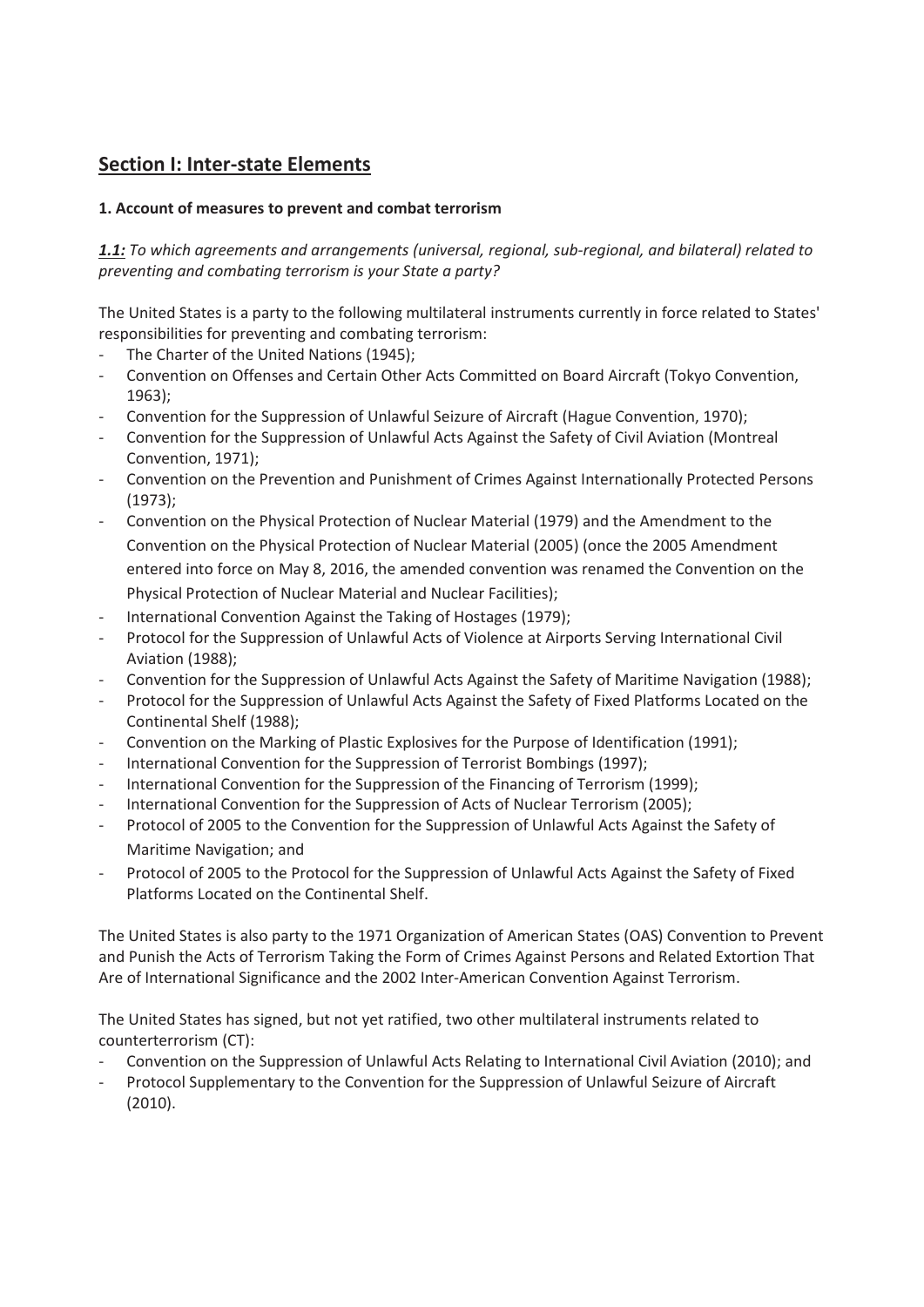In addition, the United States supports a broad range of international and national efforts to prevent and combat terrorist activities. These efforts are guided by, *inter alia*, the United Nations Global Counter Terrorism Strategy adopted by the General Assembly on September 8, 2006; applicable United Nations Security Council Resolutions (UNSCRs); the U.S. National Security Strategy; and the U.S. National Strategy to Combat Weapons of Mass Destruction.

In the aftermath of September 11, 2001, the United States, in accordance with the inherent right of individual and collective self-defense, collaborated with partner nations to take military action to prevent and deter further attacks on the United States and took actions to help counter the threat posed by international terrorism, including by deterring States from supporting, harboring, or acting in complicity with international terrorist groups.

The United States also actively participates in a number of bilateral and multilateral law-enforcement and CT agreements and arrangements for information sharing and cooperation. In connection with these efforts, coalition partners are also reviewing and improving domestic legislation in support of international conventions.

The United States has engaged in extensive bilateral and multilateral diplomatic and partnership activity to support U.S. efforts to counter terrorism and weapons of mass destruction (WMD) proliferation. Some of these fora and initiatives include:

The Global Coalition to Defeat Islamic State of Iraq and Syria (ISIS): The United States is leading a coalition of 75 members to defeat ISIS. As part of the U.S. strategy and building on broader diplomatic efforts, there are multiple priorities, including: cutting off ISIS's access to financing and funds; exposing ISIS's true nature; support military operations, capacity building, and training; and addressing associated humanitarian relief and stabilization.

The United Nations (UN): Sustained and strategic engagement at the UN on counterterrorism issues is a priority for the United States. Throughout 2017, the UN remained actively engaged in addressing the evolving terrorist threat. The UN Security Council (UNSC) adopted several resolutions to address the threat of terrorism to international peace and security. These included:

- x UNSC Resolution (UNSCR) 2341 to protect critical infrastructure from terrorist attack,
- UNSCR 2354 to counter terrorist narratives,
- UNSCR 2368 to further disrupt ISIS and al-Qa'ida's sources of revenue,
- UNSCR 2370 to prevent terrorists from acquiring weapons, UNSCR 2395 to reemphasize the importance of the Counter-Terrorism Committee Executive Directorate (CTED) and extend its mandate, and
- UNSCR 2396 to address the threat posed by returning and relocating foreign terrorist fighters.

The United States supported the creation of the UN Office of Counterterrorism in June 2017 as a means of streamlining UN counterterrorism efforts, coordinating an all-of-UN approach to counterterrorism, mainstreaming Preventing Violent Extremism efforts across the UN system, and ensuring a balanced implementation of the Global Counterterrorism Strategy across its four pillars.

Other U.S. engagement with UN actors on counterterrorism and countering violent extremism included: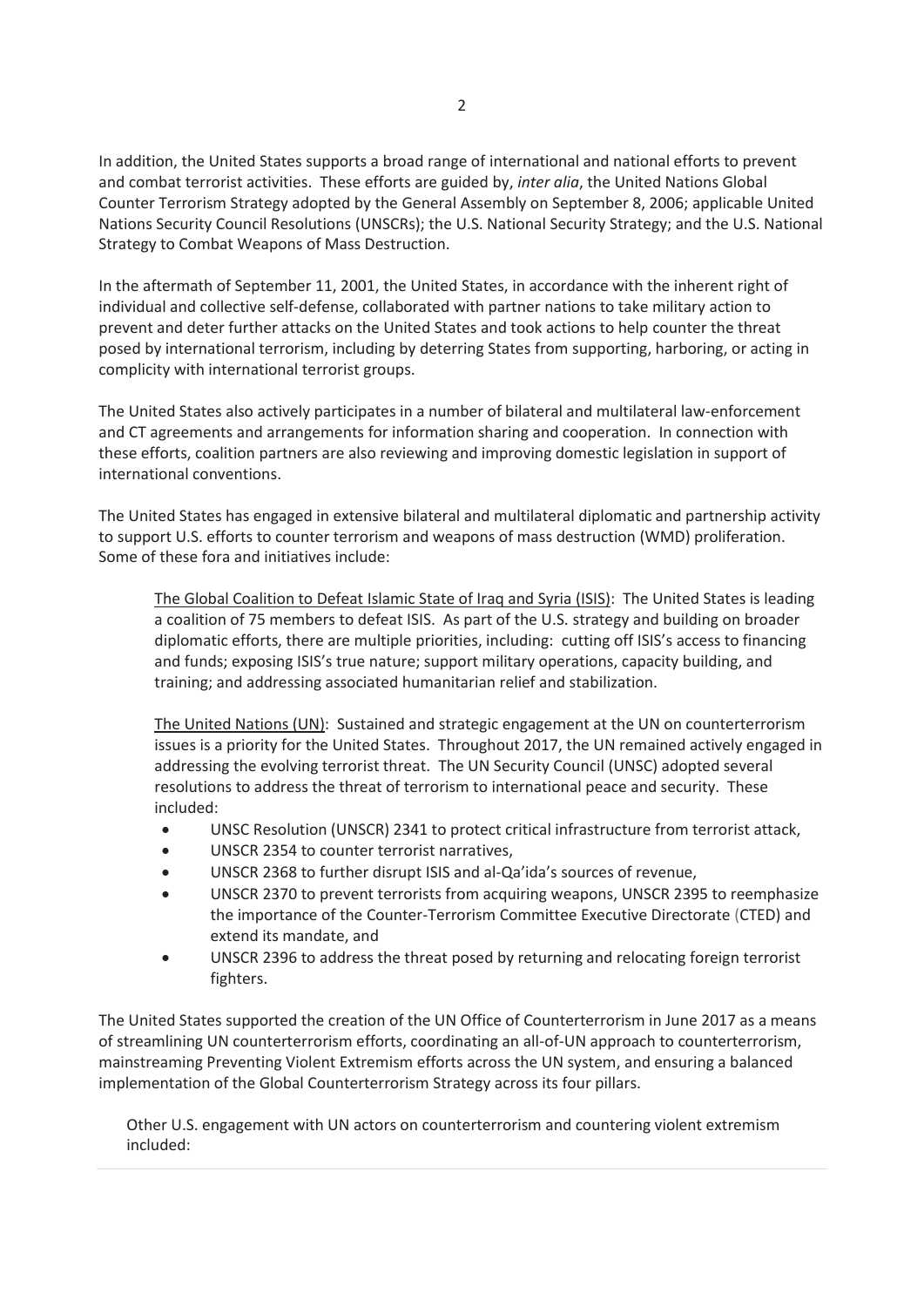- **The Counter-Terrorism Committee Counter-Terrorism Executive Directorate (CTED).** The United States supported CTED efforts to analyze capacity gaps of Member States to implement UNSCRs 1373, 1624, 2178, 2396, and other relevant counterterrorism resolutions, and to facilitate training and other technical assistance to UN member states. This included participating in Counter-Terrorism Committee thematic debates on a range of issues including depriving terrorist groups from accessing, raising, and moving funds; enhancing international law enforcement cooperation on counterterrorism; developing national and regional comprehensive and integrated counterterrorism strategies; and technical assistance needsidentification for Iraq and Afghanistan.
- **The United Nations Office of Counterterrorism (UNOCT).** The United States supported the creation of UNOCT and is working with it to ensure balanced implementation of the UN Global Counter Terrorism Strategy through a whole-of-UN approach. In 2016-2017, CT Bureau contributed over US \$13 million to fund a range of UN Office of Drugs and Crime, UN Interregional Crime and Justice Research Institute, UN Development Program and International Office of Migration activities including:
	- o Strengthening the capacity of the judicial antiterrorism unit and specialized antiterrorism chambers in Niger,
	- o Development of counterterrorism rule-of-law Plans of Action in the Sahel,
	- o Promoting effective use of alternatives to imprisonment,
	- o Supporting Kenyan prisons and probation for counterterrorism cases and the Development of two counterterrorism specific court houses,
	- o Work with Mali's Special Judicial Pole,
	- o A returning foreign terrorist fighter initiative,
	- o Digital evidence,
	- o Development of a counterterrorism prison database in Bangladesh,
	- o Border community engagement in Niger and Senegal, and
	- o Strengthening community-police partnerships in high risk communities.
- x **The UNSC 1267/1989/2253 ISIL (Da'esh) and al-Qa'ida Sanctions Committee.** The United States worked closely with the UN Sanctions Committee and its Monitoring Team in 2017 by proposing listings and de-listings, providing amendments, engaging the Committee's Ombudsperson in petitions for de-listings, and providing input to the Committee to enhance its procedures and implementation of sanctions measures. The United States also assisted the Monitoring Team with information for its research and reports. In 2017, 12 individuals and five entities were added to the sanctions list, bringing the total to 255 individuals and 80 entities listed on the al-Qa'ida Sanctions List. The Committee also worked to ensure the integrity of the list by conducting regular reviews and by endeavoring to remove those individuals and entities that no longer meet the criteria for listing. In 2017, 13 individuals were de-listed, of which seven individuals were de-listed following the submission of a petition through the Office of the Ombudsperson.
- x **The UN Office on Drugs and Crime (UNODC).** At its annual UN Crime Commission in May 2017, which oversees UNODC including its Terrorism Prevention Branch (TPB), the United States joined other member states to negotiate and adopt an updated resolution on "Technical Assistance for Implementing the International Conventions and Protocols Related to Counter-Terrorism." The UN General Assembly adopted this as Resolution 72/194 in September. The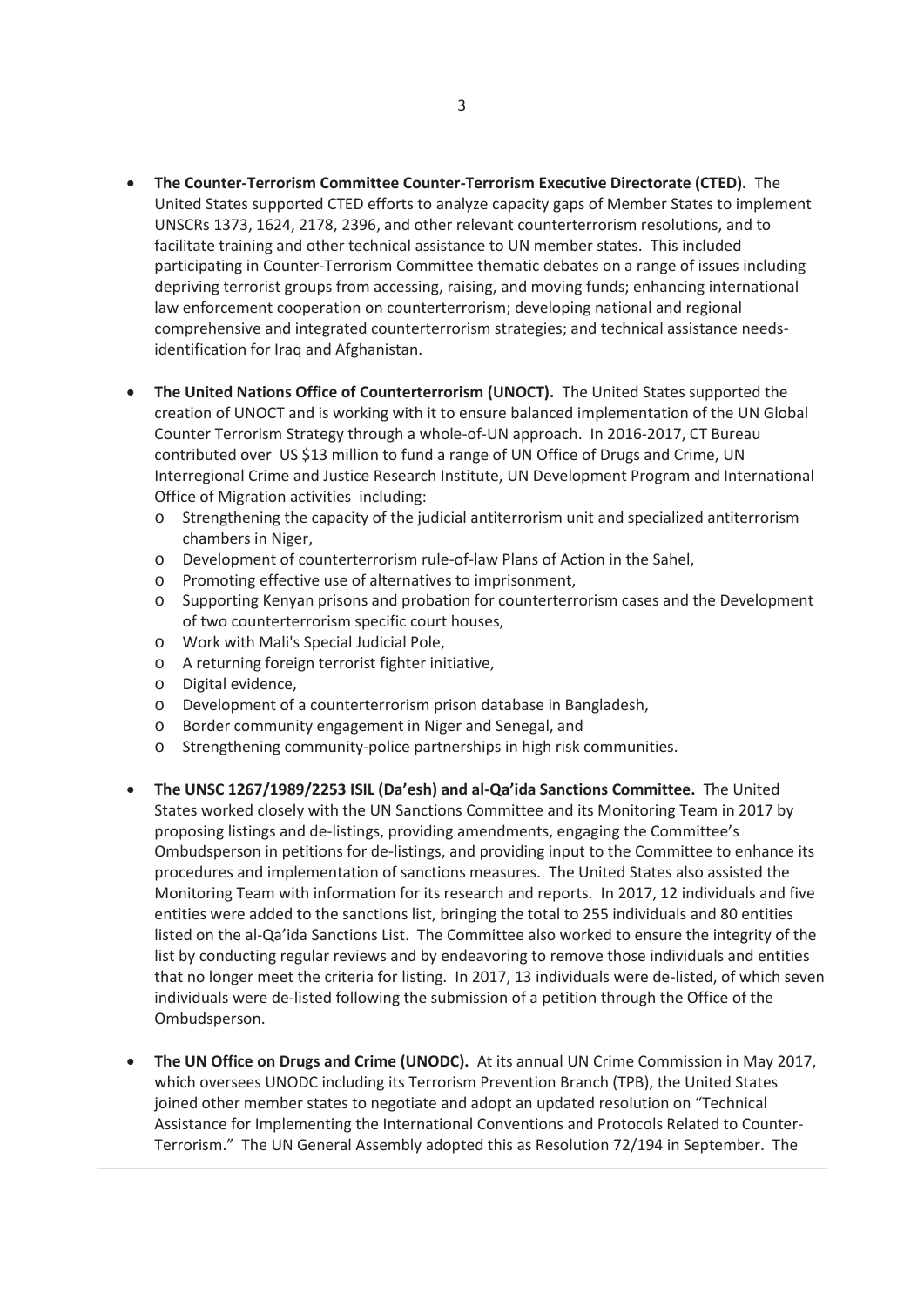UNODC's TPB continued to provide assistance to countries seeking to ratify and implement the universal legal instruments against terrorism and provided assistance for countering the financing of terrorism in conjunction with the UNODC's Global Program against Money Laundering. The United States has engaged UNODC/TPB as a counterterrorism assistance implementer, and supported programming focused on strengthening the criminal justice system's response to terrorism by Member States. In 2017, the United States continued to support UNODC/TPB programs aimed at strengthening the legal regime against terrorism within a rule of law framework in Africa, the Middle East, and Central and South Asia regions.

- **The UN Inter-Regional Crime Research Institute (UNICRI).** The focus of UNICRI's work has been on rehabilitation efforts in prisons. The United States has provided assistance support to UNICRI to strengthen the capacity of prison officials to implement the good practices contained in the GCTF's *Rome Memorandum on Good Practices for the Rehabilitation and Reintegration of Violent Extremist Offenders*. For example, in Indonesia, UNICRI worked on helping to create a specialized assessment tool for prison officials to use on terrorist inmates. In addition, UNICRI conducted a pilot program to identify and assist juvenile offenders demonstrating signs of radicalization to violence as a way to intervene and help them before they committed acts of terrorism.
- **The UN Development Programme (UNDP).** The UNDP engages countries to mitigate and prevent conflicts, including in the Maghreb, by developing national and regional strategies to counter and prevent violent extremism (PVE) and deepening research on PVE through its center in Oslo, Norway. In 2017, the United States provided assistance funding to UNDP to help strengthen community-police partnerships in high-risk communities. UNDP sponsored a global conference in Oslo in March, which brought together non-governmental organizations' regional and country directors to discuss approaches to PVE. They later appointed a new global director for PVE.
- **The UN Security Council (UNSC) 1540 Committee.** The Committee monitors and facilitates efforts to implement the obligations and recommendations of UNSCR 1540, addressing the nexus of proliferation of chemical, biological, and nuclear weapons and their means of delivery, and illicit activities by non-state actors, including terrorists. The Committee submitted its annual review on implementation to the UN Security Council in December 2017. The Committee's Group of Experts also participates as part of the UN Counter-Terrorism Implementation Task Force (CTITF), and cooperates with INTERPOL, the UN Office of Drugs and Crime, the Financial Action Task Force, and other bodies involved in counterterrorism efforts. As coordinator of the transparency and media outreach working group, in 2017 the United States led the revision of the 1540 Committee's website to reflect the findings of the 2016 second comprehensive review of the implementation of UNSCR 1540 (2004), as well as provisions of UNSCR 2325 (2016). In addition to raising public awareness, the Committee website serves as a main source of information and resources relating to UNSCR 1540 for use by Member States, Committee members, civil society, and industry.

In 2017, the U.S. contribution to the UN Trust Fund for Global and Regional Disarmament Affairs continued to fund a range of UNSCR 1540 activities, including the establishment of a 1540 regional coordinator position in the Organization of American States Inter-American Committee against Terrorism (OAS/CICTE) to promote the full implementation of the resolution in the region.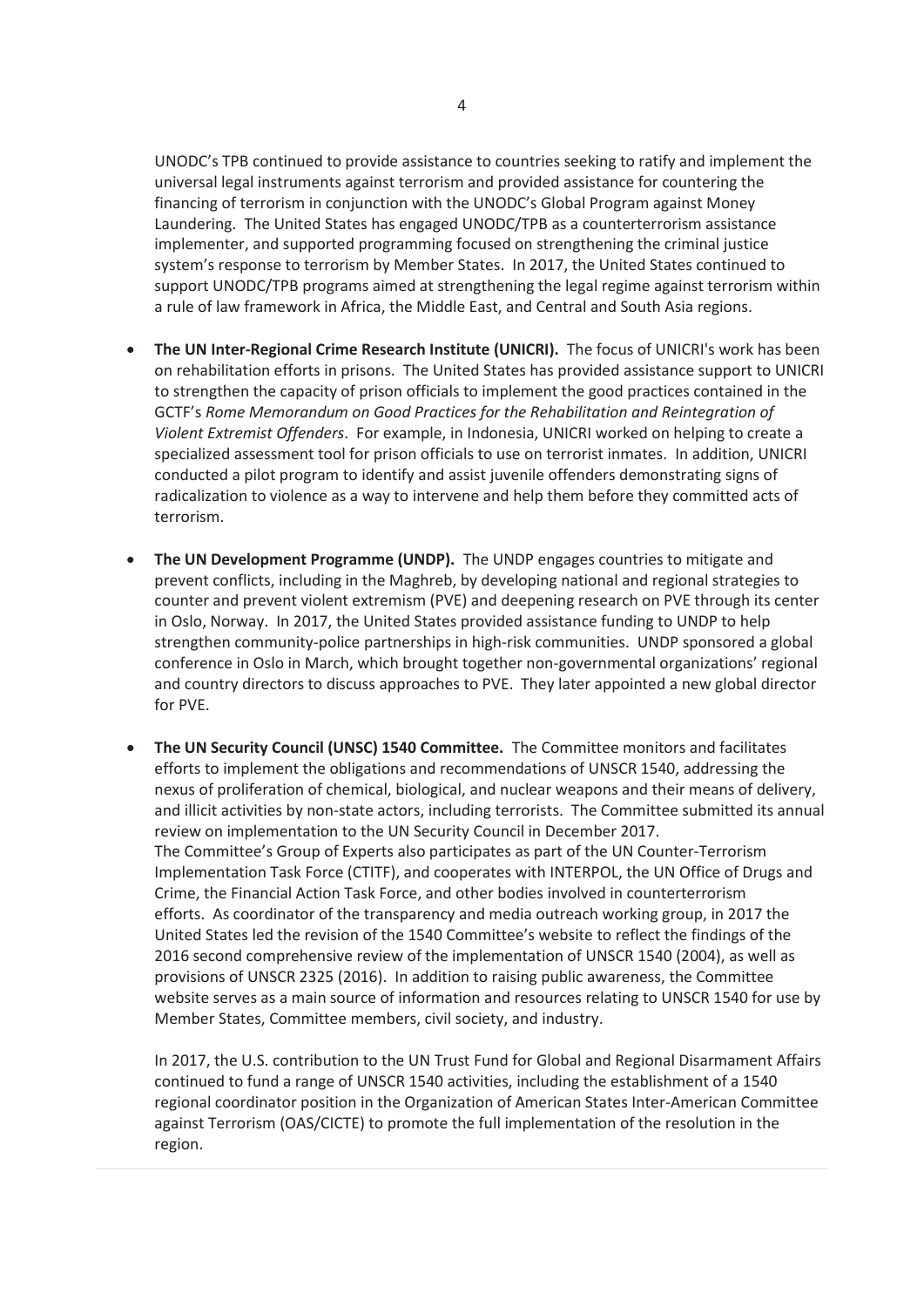The Global Counterterrorism Forum (GCTF).Since its launch in September 2011, the GCTF has mobilized support for national and regional efforts to strengthen civilian institutions to counter terrorism and violent extremism. This includes support for the development and implementation of GCTF framework documents, such as non-binding international good practices and recommendations related to addressing the full life cycle of radicalization to violence, including the Foreign Terrorist Fighters (FTF) phenomenon and juvenile justice in a counterterrorism context, and the protection of soft targets from terrorist attacks. The GCTF is comprised of five thematic and regional Working Groups: Countering Violent Extremism; Criminal Justice and the Rule of Law (CJ-ROL); Capacity-Building in the East Africa Region; Capacity-Building in the West Africa Region; and Foreign Terrorist Fighters. The United States and Egypt co-chaired the CJ-ROL Working Group until September 2017, after which the United States and Jordan became co-chairs of the FTF Working Group.

In 2017, the GCTF launched three new initiatives:

- Initiative on Addressing the Challenge of Returning Families of Foreign Terrorist Fighters**:** Co-led by the United States and the Netherlands, this initiative has two objectives: to raise awareness, identify needs, and leverage expertise and experiences to better understand the push and pull factors of family members of FTFs, and to tailor the existing tools to deal with the challenge of returning family members who may be potentially radicalized to violence; and 2) Develop a set of internationally recognized, non-binding good practices.
- x Initiative to Address Homegrown Terrorism**:** Co-led by the United States and Morocco, in coordination with the International Institute for Justice and Rule of Law (IIJ), this initiative will develop new good practices on addressing the challenge of dealing with homegrown terrorists.
- x Nexus between Transnational Organized Crime and Terrorism Initiative: The Netherlands is leading an initiative to discuss the links between terrorism and transnational crime. The initiative will aim to raise awareness of the nexus, and expand and tailor the tools available to deal with it as it manifests itself in different regional contexts. The initiative will develop a set of internationally recognized, non-binding Good Practices.

In 2017, the GCTF formally endorsed two new framework documents, the *Antalya Memorandum on the Protection of Soft Targets in a Counterterrorism Context,* and the *Zurich-London Recommendations on Preventing and Countering Violent Extremism and Terrorism*. The GCTF also continued work on three earlier initiatives: "Initiative to Address the Lifecycle of Radicalization to Violence" Toolkit; the International CT/CVE Capacity-Building Clearinghouse Mechanism (ICCM); and Border Security Initiative (BSI)

The African Union (AU). The U.S. Mission to the African Union and the African Union held the first Countering Violent Extremism (CVE) Week at the African Union Commission October 25-27, 2017. This event brought together professionals from across the world to discuss ways to deepen partnerships to prevent and counter the rise of violent extremism in Africa. The AU High Level Forum on Counterterrorism in December recommended that countries incorporate UN Security Council Resolutions into national legislation, improve information sharing, adopt whole-of-government approaches to counter violent extremism, and cut off terrorist financing, including from trafficking in drugs, wildlife and cultural artifacts, and ransom payments.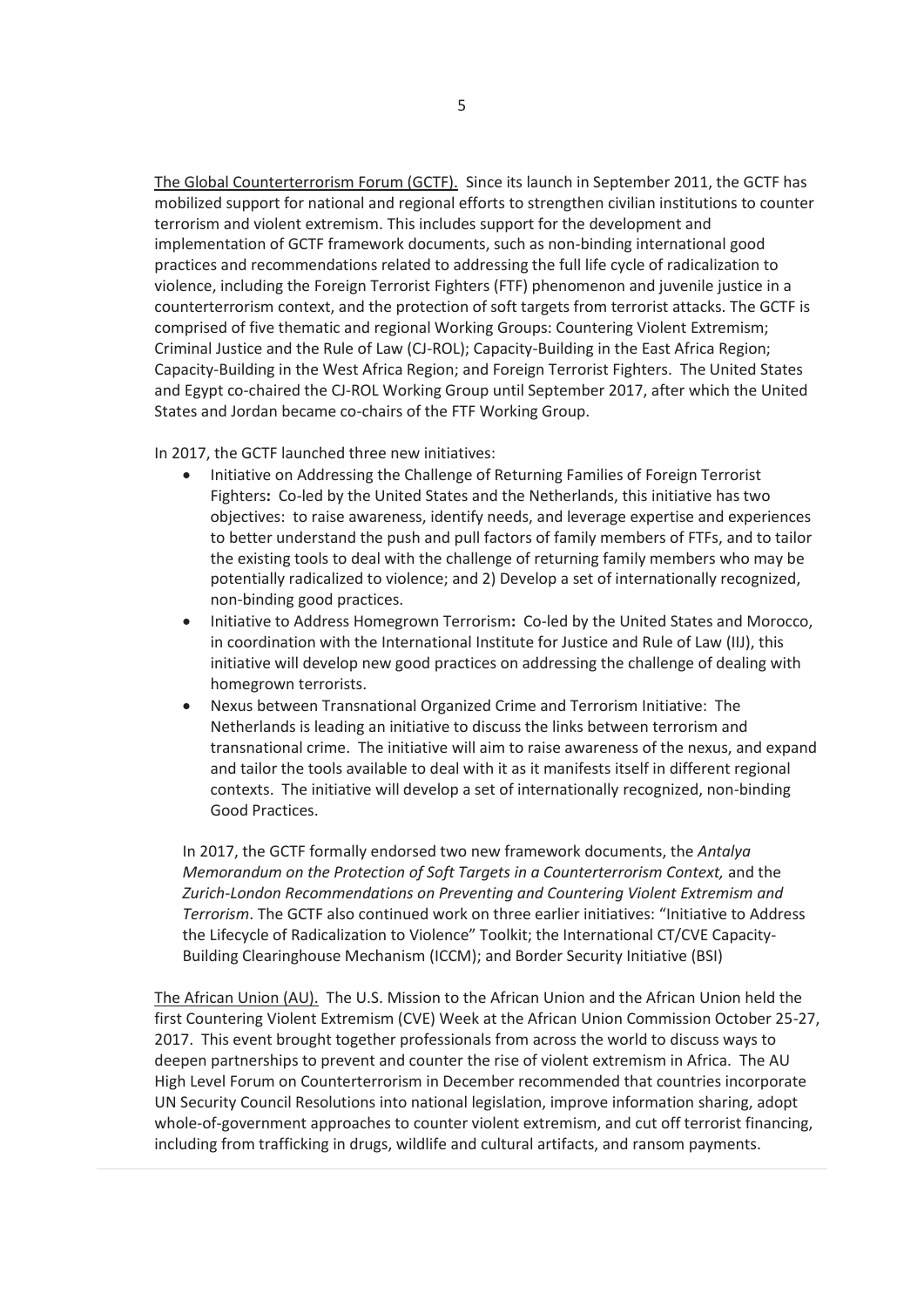Organization for Security and Cooperation in Europe (OSCE): Under the 2017 Austrian Chairman in-Office, the OSCE focused on building support for a comprehensive approach to addressing terrorism-related challenges, in particular with regard to foreign terrorist fighters, information sharing, and countering radicalization to violence. The May 23-24 OSCE CT conference in Vienna, chaired by Austria, focused on countering violent extremism and radicalization that lead to terrorism. The conference included interventions and side events on how OSCE countries are dealing with the challenge of returning foreign terrorist fighters. The OSCE has continued to address terrorism and violent extremism, including online, in a manner that respects human rights, such as freedom of expression. In 2017, the OSCE, enabled by U.S. support, conducted counterterrorism finance training for the countries of Central Asia; strengthened criminal justice sector responses to terrorism in the OSCE states; and implemented a project on sharing lessons learned from the (US-funded) Good Practices Guide on Non-Nuclear Critical Energy Infrastructure Protection (NNCEIP) from Terrorist Attacks Focusing on Threats Emanating from Cyberspace. The United States has developed scenario-based, multi-stakeholder seminars to promote collaboration and disseminate good practices among regional, national, and community leaders. In addition, the United States has partnered with the OSCE on several tabletop exercises to build interagency coordination and whole-of-society collaboration.

North Atlantic Treaty Organization (NATO): NATO's counterterrorism efforts focus on improving awareness of the threat, developing response capabilities, and enhancing engagement with partner countries and organizations. NATO Allies endorsed an Action Plan to increase NATO's role in the fight against terrorism at the May 2017 NATO Leaders' Meeting. As part of this plan, Allies agreed that NATO should formally join the Global Coalition to Defeat ISIS, and expand NATO's Airborne Warning and Control System (AWACS) support to the Coalition. In addition, Allies committed to:

- Sustaining the NATO training mission in Afghanistan;
- Continuing defense capacity building and training for Iraqi forces;
- Establishing a new intelligence cell to increase information exchange on terrorist threats;
- Naming the Deputy Secretary General as counterterrorism coordinator within NATO;
- Seeking opportunities to increase cooperation between NATO and the European Union on terrorism threats, and
- Providing more counterterrorism-related training and capacity building support for partners.

NATO's Civil Emergency Planning and Resilience efforts complement military efforts to deter or counter potential threats or disruptions to the civil sector, such as critical infrastructure, including from terrorism.

Global Community Engagement and Resilience Fund (GCERF): The GCERF is a public-private partnership that supports community-level initiatives to strengthen resilience to terrorist radicalization and recruitment. The GCERF funds projects by local non-governmental organizations (NGOs) in Bangladesh, Mali, Nigeria, Kosovo, and Kenya, and has made approximately 20 such grants. To date, the GCERF has received more than \$35 million in funding and pledges from Australia, the European Union (EU), France, Japan, New Zealand, Norway, Qatar, Switzerland, the United Kingdom, and the United States. Additionally, the GCERF has launched a public-private partnership program that provides co-financing and technical expertise to companies investing in prevention projects.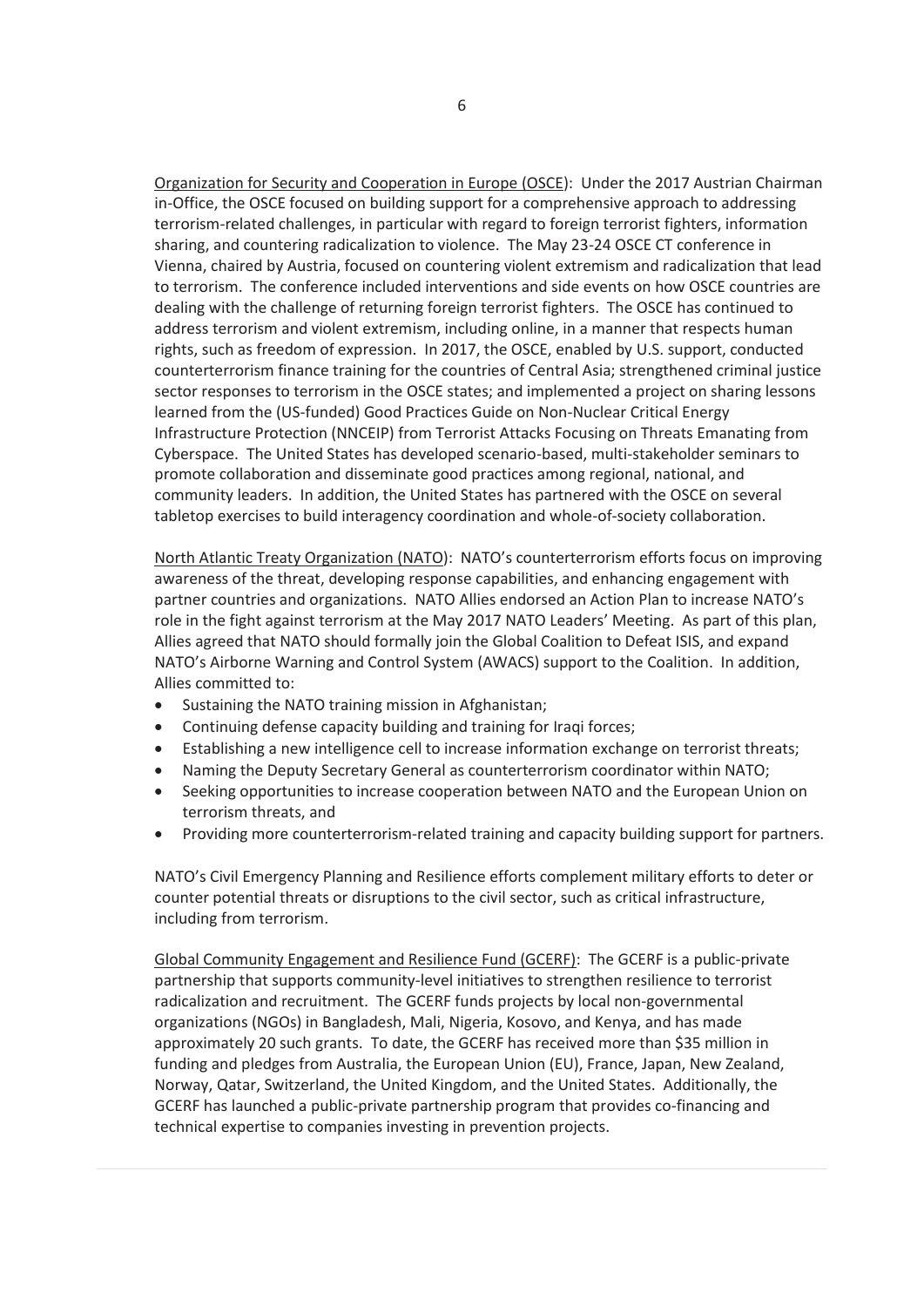Strong Cities Network (SCN): The SCN is the first global network of municipal officials and community groups focused on building resilience to, and preventing, terrorist radicalization and recruitment. The SCN currently has more than 120 member cities, including Beirut, Los Angeles, Mombasa, Paris, and Peshawar. The SCN features city exchanges, training workshops, and online resources. In just two years, the SCN has delivered over 70 events, reaching almost 1,400 P/CVE practitioners including 500 city officials, over 100 mayors, and 16 national politicians, from 61 countries.

Hedayah: Launched in late 2012, Hedayah is the Abu Dhabi-based international CVE training, dialogue, and research center. Hedayah has trained thousands of front-line CVE practitioners, law enforcement officers, government officials, and community leaders in community-oriented policing, counter-messaging, education, and other CVE approaches. With U.S. and international donor support, Hedayah is expanding its counter-ISIS messaging training and its technical assistance to governments on national CVE action plans; Hedayah has been substantially involved in the development or implementation of CVE action plan initiatives with 21 countries.

Asia-Pacific Economic Cooperation (APEC): In 2017, APEC continued to implement its comprehensive Consolidated Counterterrorism and Secure Trade Strategy. The Strategy, adopted in 2011, endorsed the principles of security, efficiency, and resilience, and advocated for risk-based approaches to security challenges across its four cross-cutting areas of supply chains, travel, finance, and infrastructure. In October 2017, APEC member economies endorsed APEC Counter-Terrorism Working Group Strategic Plan 2018-2022 that aims to make the work of CTWG Counterterrorism Working Group to focus on priority areas, such as the evolving threat of foreign terrorist fighters, terrorist financing, border and critical infrastructure security, and information sharing among economies.

Organization of American States' Inter-American Committee against Terrorism (OAS/CICTE): OAS/CICTE, which has 35 member states and 70 observers, seeks to prevent the financing of terrorist activities, increase border controls, strengthen cyber-security efforts, and increase law enforcement efforts across the Western Hemisphere. Working closely with its member states, CICTE establishes policies and implements programs to address these issues, and bolsters counterterrorism partnerships, cooperation, and information sharing through promoting counterterrorism policies, training, and capacity building. The 17th OAS/CICTE Regular Session took place April 6-7 in Washington, DC. With participation from 28 delegations, the Session addressed the dual themes of terrorism financing and the proliferation of weapons of mass destruction. In 2017, OAS/CICTE began implementation of a U.S.-funded grant to improve member states' domestic terrorist designation regimes, focused on Paraguay, Panama, and Trinidad & Tobago. OAS/CICTE also began implementation of a grant to research drivers of violent extremism and resiliencies and collect baseline data on high-risk communities in Trinidad and Tobago.

The Proliferation Security Initiative (PSI): Since it was launched in 2003, 105 States have endorsed the PSI Statement of Interdiction Principles, expressing their commitment to stop trafficking of WMD, their delivery systems, and related materials to and from States and non-State actors of proliferation concern. Participants work to establish a more coordinated and effective basis through which to impede and stop WMD, their delivery systems, and related items. PSI-endorsing countries commit (1) to interdict transfers to and from States and non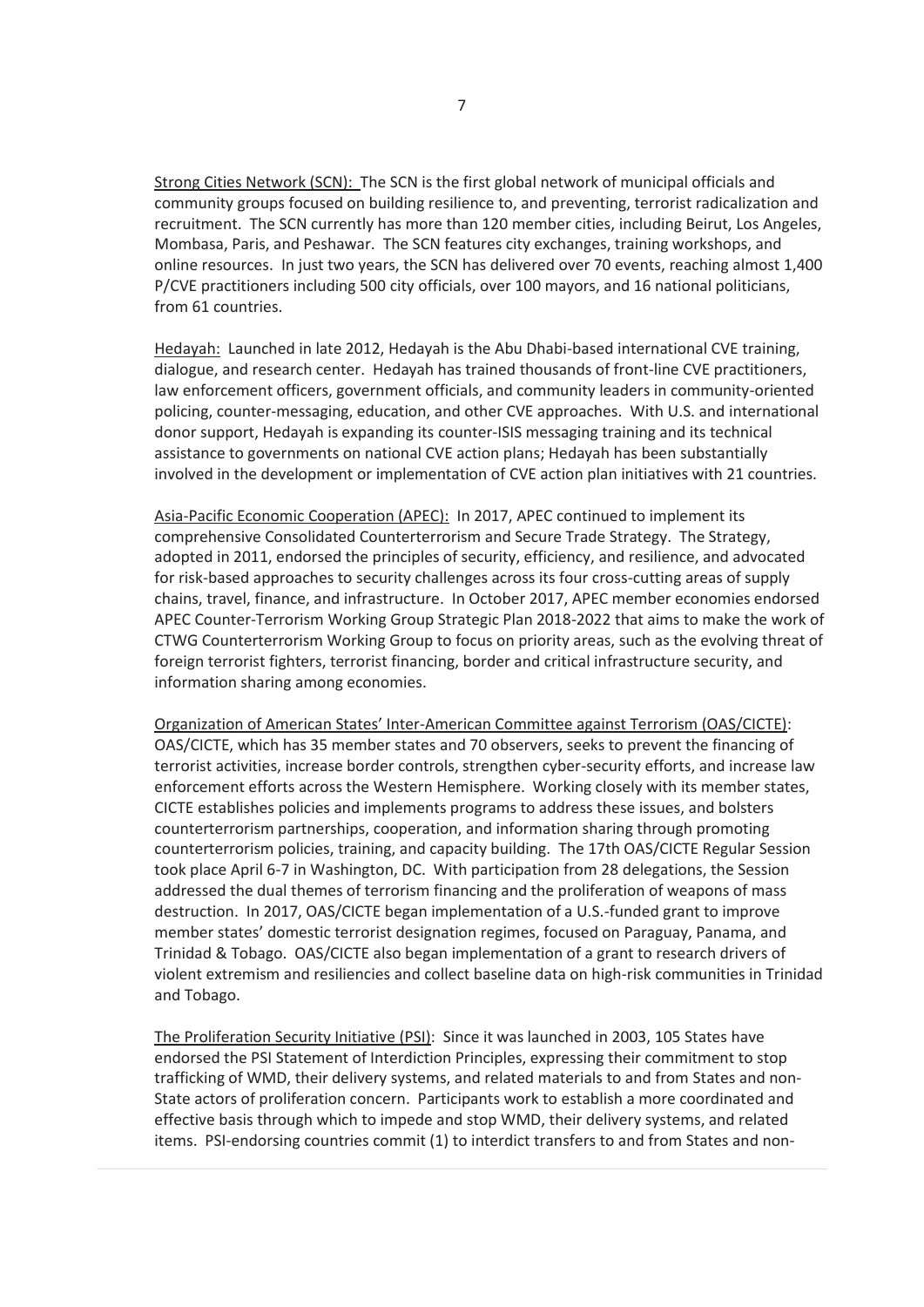State actors of proliferation concern to the extent of their capabilities and legal authorities; (2) to develop procedures to facilitate the exchange of information with other countries; (3) to strengthen national legal authorities to facilitate interdiction; and (4) to take specific actions in support of interdiction efforts. (www.state.gov/t/isn/c10390.htm).

The Global Initiative to Combat Nuclear Terrorism: An international partnership of 88 nations and five official observer organizations committed to strengthening global capacity to prevent, detect, and respond to acts of nuclear terrorism. (www.gicnt.org).

The U.S. Export Control and related Border Security (EXBS) program: Provides training, donates equipment, and facilitates exchange of best practices to help other governments establish sustainable national capabilities to detect, interdict, investigate, and prosecute illicit transfers of WMD, WMD-related items, and conventional arms.

The U.S. Conventional Weapons Destruction (CWD) Program: Assists governments with reducing their stockpiles of excess or at-risk conventional weapons and munitions and securing retained stocks, combating illicit proliferation to terrorists. (http://www.state.gov/t/pm/wra).

G8 Action Plan to Enhance Transport Security and Control of MANPADS. (https://2001- 2009.state.gov/t/pm/rls/othr/misc/82050.htm).

- Wassenaar Arrangement initiatives to strengthen controls over MANPADS, resulting in the endorsement of such controls by more than 95 countries from 4 multilateral organizations (the Wassenaar Arrangement, OSCE, APEC, and OAS). (www.wassenaar.org).
- World Customs Organization SAFE Framework.
- International Maritime Organization International Ship and Port Security (ISPS) Code.
- The U.S.-Russia Arrangement on Cooperation in Enhancing Control of MANPADS. (http://www.fas.org/asmp/campaigns/MANPADS/Statefactsheet24feb05.htm).
- Numerous training and capacity-building programs including countering cash couriers, breaking terrorist abuse of charities, law enforcement training, border security, cyber security, critical infrastructure protection, as well as supporting civil society initiatives to empower women's roles in countering violent extremism and radicalization that lead to terrorism - via regional multilateral bodies such as the OSCE, OAS, APEC, ARF, and NATO.

# *1.2: What national legislation has been adopted in your State to implement the above-mentioned agreements and arrangements?*

The United States has enacted domestic legislation to criminalize acts covered by the Conventions and Protocols, to assert U.S. jurisdiction over such acts, and to impose appropriate penalties for the commission of such acts.

Twenty-four bills and Joint Resolutions related to the attack of September 11, 2001, have been enacted into law, including:

- USA PATRIOT ACT of 2001 (Uniting and Strengthening America by Providing Appropriate Tools Required to Intercept and Obstruct Terrorism) as extended and amended by the USA Patriot Improvement and Reauthorization Act of 2005, and three additional provisions approved May 26, 2011;
- Air Transportation Safety and System Stabilization Act;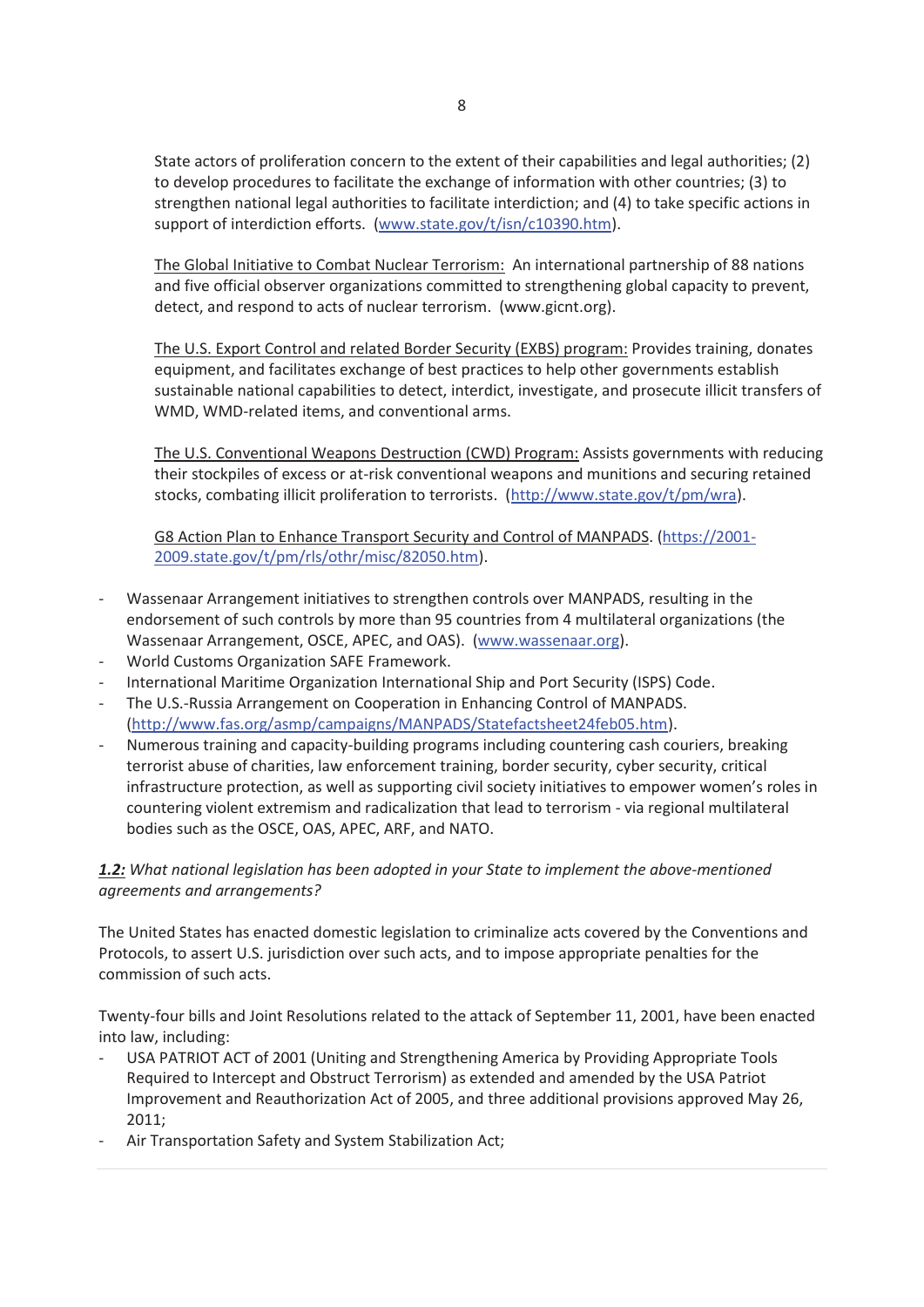- Terrorist Bombings Convention Implementation Act of 2002;
- Suppression of the Financing of Terrorism Convention Implementation Act of 2002;
- Bioterrorism Response Act of 2001;
- Agricultural Bioterrorism Protection Act of 2002;
- Enhanced Border Security and Visa Entry Reform Act of 2002;
- Intelligence Reform and Terrorism Prevention Act of 2004; and
- A joint resolution to authorize the use of United States Armed Forces against those responsible for the recent attacks launched against the United States (2001).

In addition, the "Uniting and Strengthening America by Fulfilling Rights and Ensuring Effective Discipline Over Monitoring Act of 2015," or the "USA FREEDOM Act of 2015," was passed by the Senate on June 2, 2015, and signed into law by the President on the same day. The bill contained implementing legislation for the:

- 2005 Amendment to the Convention on the Physical Protection of Nuclear Material
- International Convention for the Suppression of Acts of Nuclear Terrorism (2005);
- Protocol of 2005 to the Convention for the Suppression of Unlawful Acts Against the Safety of Maritime Navigation; and
- Protocol of 2005 to the Protocol for the Suppression of Unlawful Acts against the Safety of Fixed Platforms Located on the Continental Shelf.

#### *1.3: What are the roles and missions of military, paramilitary and security forces and the police in preventing and combating terrorism in your State?*

The National Counterterrorism Center (NCTC) was established by Presidential Executive Order (E.O.) 13354 in August 2004, and is responsible for leading U.S. efforts to combat terrorism at home and abroad by analyzing the threat, sharing information with partners, and integrating all instruments of national power to ensure unity of effort.

The Department of Homeland Security (DHS) was created in January 2003 to protect the nation against threats, including terrorist attacks, to the U.S. homeland. DHS analyzes threats, guards U.S. borders and airports, protects critical infrastructure, and coordinates the national response in emergencies. DHS includes, inter alia, the following major components:

- The Directorate for National Protection and Programs, which works to advance the Department's risk reduction mission;
- The Office of Intelligence and Analysis, which is responsible for assessing current and future threats to the United States through the use of multi-source intelligence;
- The Office of Operations Coordination, which is responsible for monitoring the security of the United States on a daily basis and for coordinating activities within DHS and with governors, Homeland Security Advisors, law enforcement partners, and critical infrastructure operators in all 50 States;
- The Federal Law Enforcement Training Center, which provides standardized, career-long training to enforcement professionals;
- The Domestic Nuclear Detection Office, which works to enhance the nuclear detection efforts of Federal, State, territorial, tribal, and local governments, among others, and to ensure a coordinated response to such threats;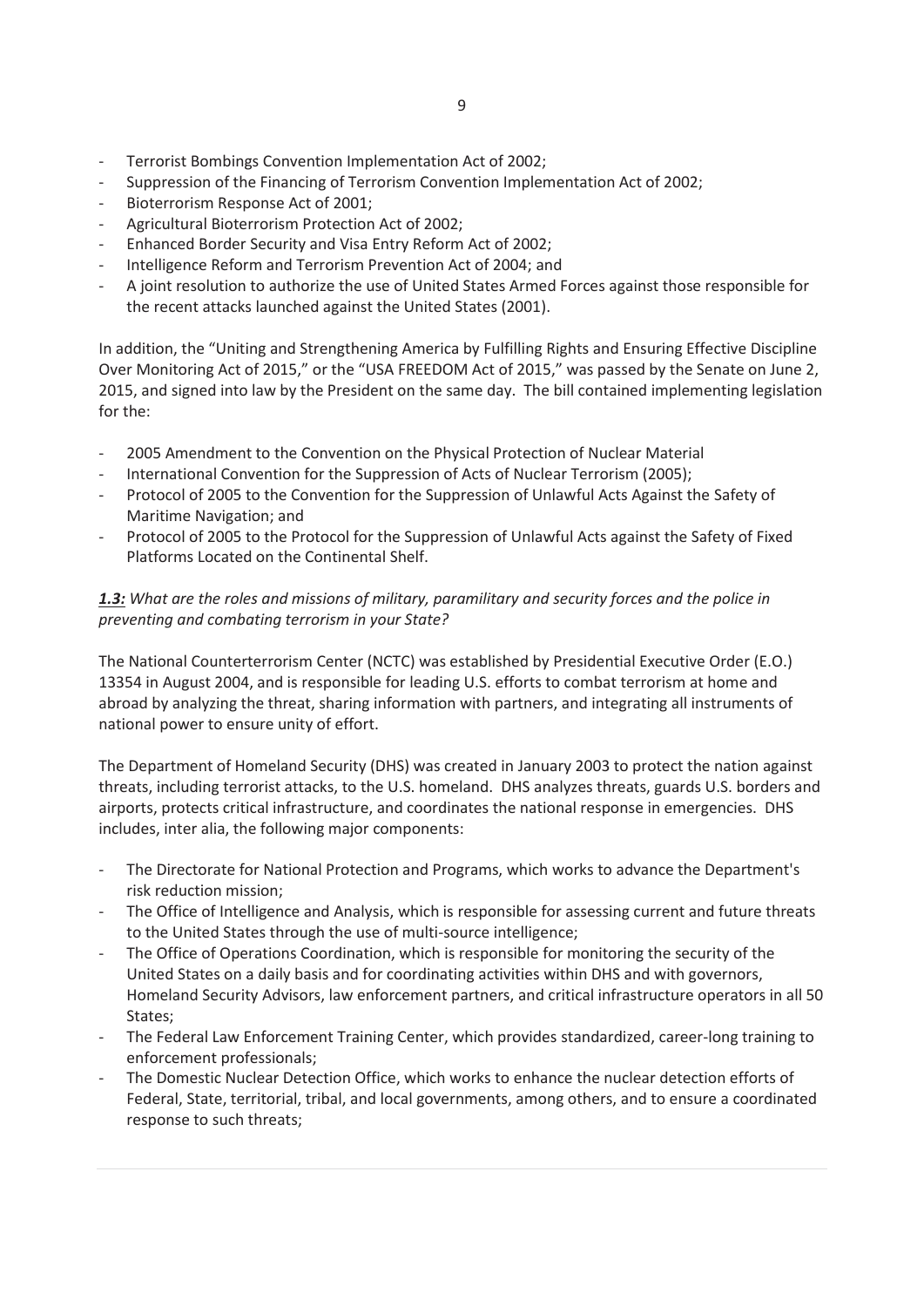- U.S. Customs and Border Protections (CBP), which is responsible for protecting U.S. borders from the infiltration of terrorists and terrorist weapons while facilitating the flow of legitimate trade and travel;
- U.S. Immigration and Customs Enforcement (ICE), which is responsible for identifying and shutting down vulnerabilities to U.S. border, economic, transportation, and information security;
- The U.S. Coast Guard, which protects the public, environment, and U.S. interests in U.S. ports and waterways, along the coast and on international waters;
- The Federal Emergency Management Agency (FEMA), which prepares the United States for hazards and manages response and recovery efforts following any national incident; and
- The U.S. Secret Service, which protects the President and other high-level officials and investigates counterfeiting and other financial crimes, including computer-based attacks on U.S. financial, banking, and telecommunications infrastructure.

For further information on DHS, please review: http://www.dhs.gov.

The Federal Bureau of Investigation (FBI) is the lead U.S. law enforcement agency for investigating acts of domestic and international terrorism. The FBI relies on a vast array of partnerships across the United States and around the world to disrupt and defeat terrorists. For example, Joint Terrorism Task Forces (JTTFs) are teams of state and local law enforcement officers, FBI Agents, and other Federal agents and personnel who work shoulder-to-shoulder to investigate and prevent acts of terrorism. The Secretary of Defense may support the Attorney General (usually through the FBI) during an emergency situation involving WMD, including situations involving terrorism. Information on FBI activities can be found at: http://www.fbi.gov/about-us/investigate/terrorism.

The National Guard, along with the Naval Militia, is part of the organized militia reserved to the states by the Constitution of the United States under Article 1, Section 8. In peacetime, the National Guard is commanded by the governor of each respective state or territory. When ordered to active Federal duty or called into Federal service for emergencies, units of the National Guard are under the control of the appropriate Department of Defense (DoD) component. The National Guard supports homeland security and homeland defense at the state and Federal levels through a variety of critical roles. For specific functions and roles of the National Guard in preventing and combating terrorism, please visit: http://www.nationalguard.mil/Features/2011/Homeland-Defense.

U.S. Northern Command (USNORTHCOM) was established on October 1, 2002, to provide command and control of DoD homeland defense efforts and to coordinate defense support of civil authorities within its assigned Area of Responsibility (AOR). USNORTHCOM anticipates and conducts homeland defense and civil support operations to defend, protect, and secure the United States and its interests. USNORTHCOM's geographic AOR for the conduct of normal operations includes the air, land, and sea approaches to North America, the surrounding water out to approximately 500 nautical miles, the Gulf of Mexico, the Straits of Florida; and the Caribbean region inclusive of the U.S. Virgin Islands, British Virgin Islands, Puerto Rico, the Bahamas, and Turks and Caicos Islands. USNORTHCOM plans, organizes, and executes homeland defense and civil support missions, but has few assigned forces. USNORTHCOM is allocated forces whenever necessary to execute missions, as ordered by the President and Secretary of Defense. For more information on USNORTHCOM's role in preventing and combating terrorism, please visit: www.northcom.mil.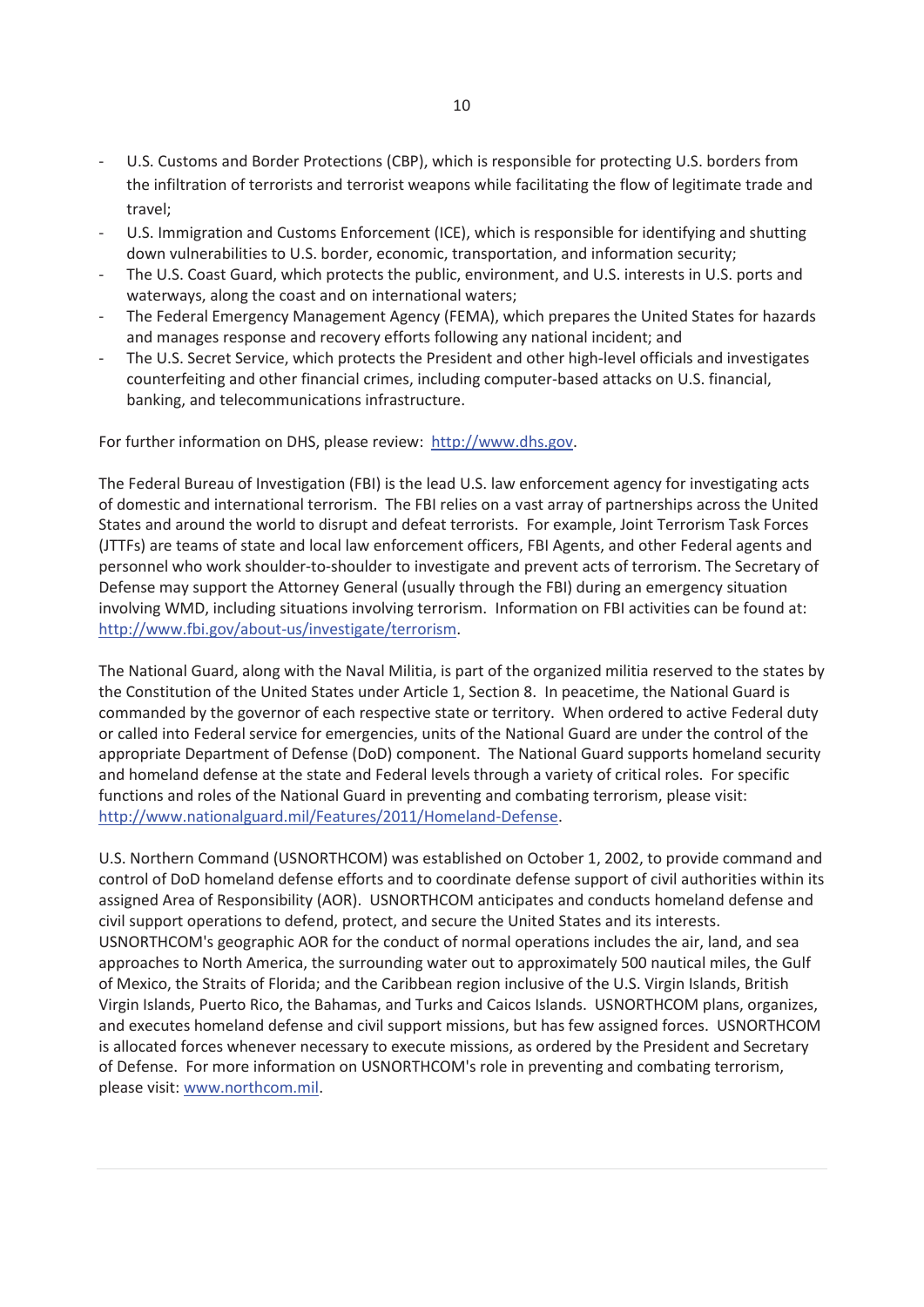*1.4: Provide any additional relevant information on national efforts to prevent and combat terrorism, e.g., those pertaining, inter alia, to:* 

#### *-- Financing of terrorism;*

The U.S. Government has multiple authorities to counter the financing of terrorism. Under Section 219 of the Immigration and Nationality Act (INA), the Secretary of State has authority to designate an organization meeting certain statutory criteria as a Foreign Terrorist Organization (FTO). Any U.S. financial institution that becomes aware that it has possession of or control over funds in which a designated FTO or its agent has an interest must retain possession of or control over the funds and report the funds to the Office of Foreign Assets Control of the U.S. Department of the Treasury, and it is unlawful for a person in the United States or subject to the jurisdiction of the United States to knowingly provide "material support or resources" to or receive military-type training from or on behalf of a designated FTO. Representatives and members of a designated FTO, if they are aliens, are inadmissible to and, in certain circumstances removable from, the United States. To review the list of currently designated FTOs, please visit: https://www.state.gov/j/ct/rls/other/des/123085.htm.

The Department of State and the Department of Treasury share authority to designate individuals and entities under E.O. 13224. As a result of a designation under E.O. 13224, all property and interests in property of the designated individual or entity subject to U.S. jurisdiction are blocked and U.S. persons are generally prohibited from engaging in any transactions with the designated individual or entity. The United States implements its obligations under the UNSC 1267/1989/2253 ISIL (Da'esh) and Al- Qaida Sanctions Regime primarily through making designations under E.O. 13224. To review the consolidated list of all Department of State and Department of Treasury designations, please visit: https://www.treasury.gov/resource-center/sanctions/SDN-List/Pages/default.aspx.

To review the latest "Terrorist Assets Report to the Congress on Assets in the United States of Terrorist Countries and International Terrorism Program Designees," please visit: http://www.treasury.gov/resource-center/sanctions/Programs/Pages/terror.aspx.

The United States also has mechanisms to take action against "State Sponsors of Terrorism." Designation of a country as a "State Sponsor of Terrorism" is carried out pursuant to three separate statutes. The legal standard for designation, which was harmonized by a 1989 law, is that the Secretary of State must determine that "the government of that country has repeatedly provided support for acts of international terrorism." Wide-ranging restrictions are imposed on States designated as State Sponsors of Terrorism. There are four States (Iran, Syria, Sudan, and North Korea) currently designated as State Sponsors of Terrorism. For example, those countries that are designated as State Sponsors of Terrorism are prohibited under Section 40 of the Arms Export Control Act (AECA), as amended (22 U.S.C. 2781), from receiving exports of defense articles and defense services.

In addition, section 40A of the ACEA also prohibits the sale or license for export of defense articles and defense services to countries that the President determines and certifies to the U.S. Congress as not fully cooperating with U.S. antiterrorism efforts. Unlike State Sponsor of Terrorism designations, these determinations are made annually. Eritrea, Iran, North Korea, Syria, and Venezuela are currently determined to be not fully cooperating with U.S. antiterrorism efforts.

The United States has also worked to implement effectively the recommendations set out by the Financial Action Task Force (FATF), which is an inter-governmental, international policy-making body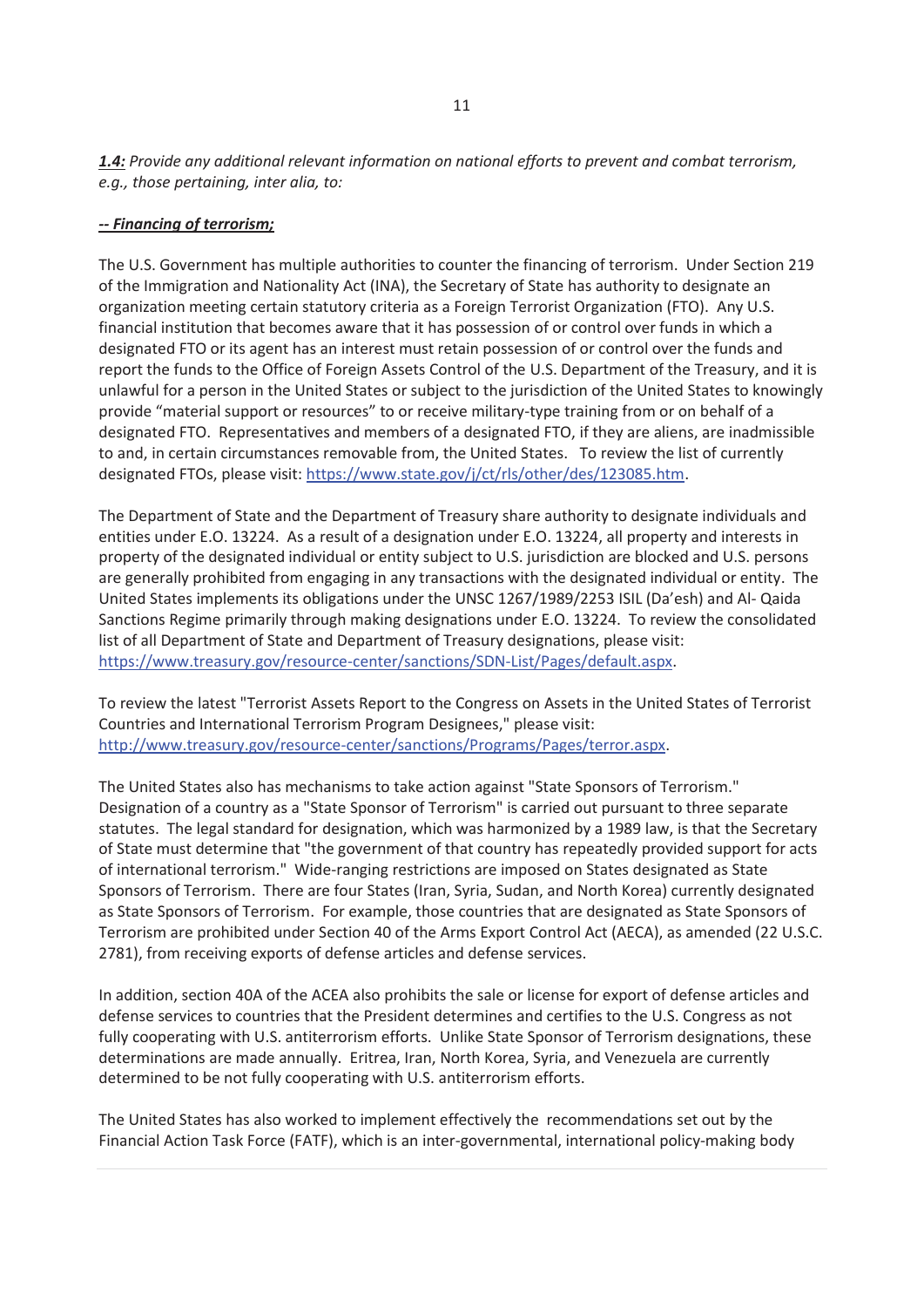that sets standards and promotes the effective implementation of legal, regulatory, and operational measures for combating money laundering, terrorist financing, and other related threats to the integrity of the international financial system. To review the United States' 2016 FATF Mutual Evaluation, please visit: http://www.fatf-gafi.org/countries/u-z/unitedstates/documents/mer-united-states-2016.html.

#### *-- Border controls:*

The U.S. Department of State works to disrupt terrorist networks through a variety of initiatives that enhance U.S. and our foreign partners' ability to detect terrorists and secure borders. Bilateral terrorism screening information sharing arrangements negotiated pursuant to Homeland Security Presidential Directive 6 (HSPD-6) strengthen our screening capabilities, while the Terrorist Interdiction Program (TIP)/Personal Identification Secure Comparison and Evaluation System (PISCES) provides partner countries border security assistance to limit terrorist mobility. In addition, the Department of State's Anti-Terrorism Assistance (ATA) program, which serves as the U.S. Government's premier CT capacitybuilding program for foreign law enforcement agencies in a wide range of areas, helps partner nations to detect and deter terrorist operations across borders and regions. ATA currently has active partnerships with more than 50 countries. The Department of State's Regional Strategic Initiative (RSI) establishes programs to build regional cooperation for constraining terrorist activities. Because terrorist groups often use porous borders and/or ungoverned areas between countries, bilateral responses to terrorism are insufficient. The Department of State created the RSI in order to encourage overseas missions to think about CT regionally, rather than solely bilaterally. RSI operates in key terrorist theaters of operation to assess the threat collectively, pool resources, and devise collaborative strategies, action plans, and policy recommendations. The Department of State has established eight RSI regions around the world.

In addition, the Department of State's Export Control and Related Border Security (EXBS) program provides assistance to more than 60 countries in developing their export control and border security capabilities designed to prevent WMD proliferation and destabilizing accumulations of conventional weapons. The EXBS program is active in countries that possess, produce, or supply sensitive items and materials, as well as countries through which such items are likely to transit. Drawing on the expertise of U.S. Government agencies, foreign government experts, the private sector, and academic community, EXBS provides training on detection, inspection, interdiction, and disposal of export-controlled items and donates state-of-the-art detection and inspection equipment to partner governments.

DHS has the primary responsibility for securing the United States from criminal or terrorist exploitation. Within the DHS, U.S. Customs and Border Protection (CBP) and U.S. Immigration and Customs Enforcement (ICE) are central to this mission.

CBP is the single, unified border enforcement agency of the United States charged with securing U.S. borders while simultaneously facilitating the flow of legitimate trade and travel. CBP has developed numerous initiatives to meet these twin goals, including the Western Hemisphere Travel Initiative, the Global Entry program, the Immigration Advisory Program, the Carrier Liaison Group, the Container Security Initiative/Secure Freight Initiative, and the Customs-Trade Partnership Against Terrorism. A summary of CBP actions and programs can be found at: http://www.cbp.gov/newsroom/fact-sheets.

ICE is responsible for identifying, investigating, and dismantling vulnerabilities regarding the nation's border, economic, transportation, and infrastructure security. As such, ICE is charged with the investigation and enforcement of more than 400 Federal statutes within the United States, in the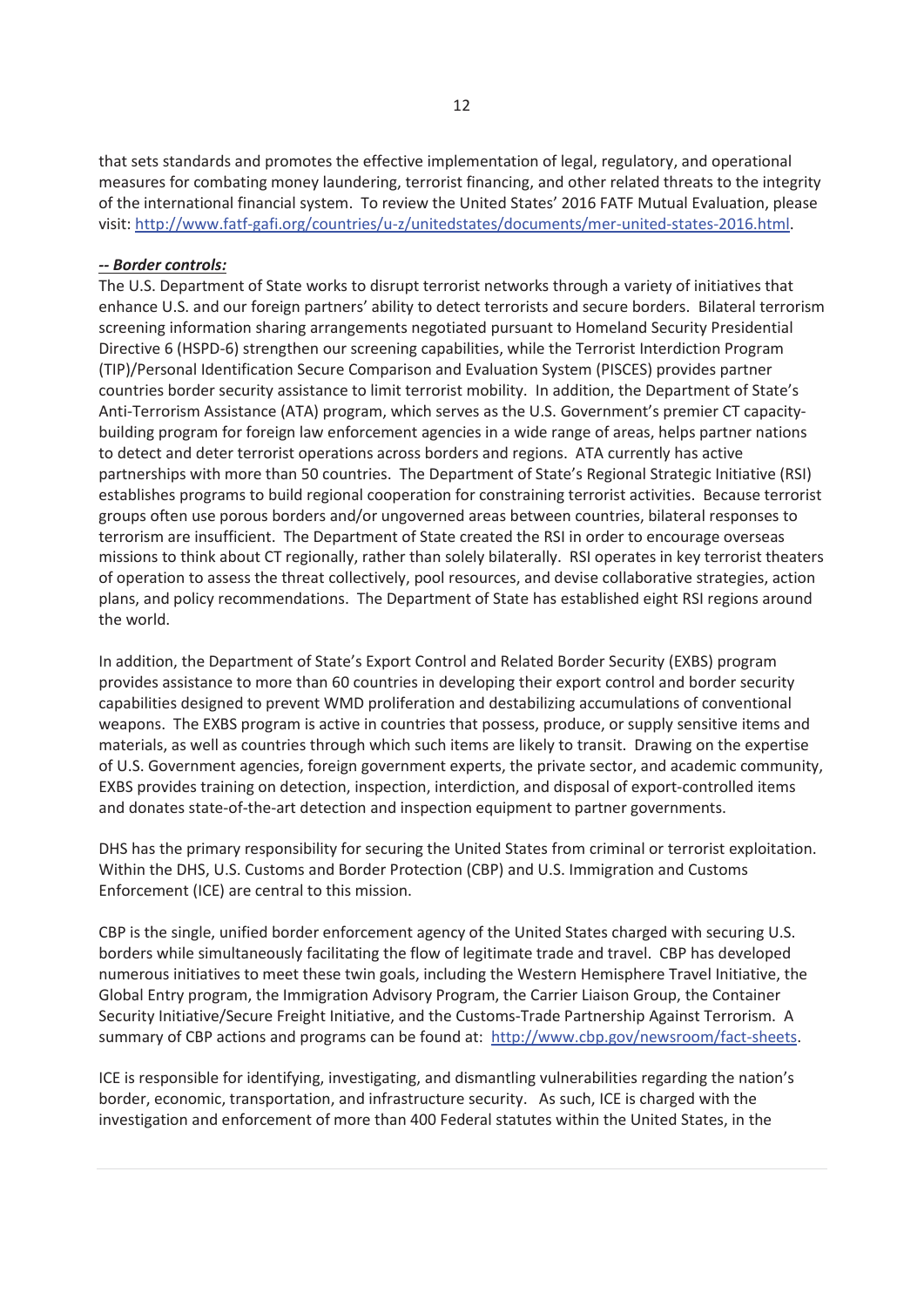interest of protecting the United States and upholding public safety by targeting the people, money, and materials that support terrorist and criminal activity. Examples include:

- Travel document security (i.e., passports);
- Container and supply chain security;
- Security of radioactive sources;
- Legal cooperation, including extradition; and
- Eliminating safe havens and shelter for terrorists and terrorist organizations.

For more information on ICE programs, please visit: http://www.ice.gov/jttf/.

#### *-- The Internet and other information networks for terrorist purposes;*

The United States has approved a Comprehensive National Cyber Initiative, a National Strategy for Cyber Security, and a National Strategy for Trusted Identities in Cyberspace. Work on other national strategies addressing specific aspects of cyber security, including the use of the Internet for terrorist purposes or CVE online, is ongoing, including through the 2016 "Department of State and USAID Joint Strategy on Countering Violent Extremism". The 2011 "Strategic Implementation Plan for Empowering Local Partners to Prevent Violent Extremism in the United States" (updated in 2016) established a White House-led Interagency Working Group to Counter Online Radicalization to Violence in 2012 that has been largely superseded by other interagency efforts to counter ISIS and other terrorists. An International Strategy for Cyberspace was released in May 2011, and the United States has been engaging international partners in both bilateral and multilateral fora on the issues involved in addressing illegal activity on the Internet while protecting human rights such as freedom of expression, as well as the free flow of information, and a free and open Internet.

Under 18 U.S.C. 842(p), Distribution of Information Relating to Explosives, Destructive Devices, and Weapons of Mass Destruction, the United States can prosecute individuals who distribute bomb-making information (via the Internet or other method) knowing or intending that the information would be used for a Federal crime of violence such as a terrorist attack. U.S. law enforcement does not seek to compel the removal of internet content unless it clearly violates U.S. law (for example, child pornography), and content that promotes an ideology or belief does not typically constitute a violation of U.S. law. The removal of content that does not violate U.S. law is at the discretion of internet and social media companies. U.S. efforts to counter terrorists' communications online focus on creative and voluntary partnerships with key stakeholders such as civil society and communities, as well as the private sector. Private companies may choose voluntarily to remove terrorist websites or social media accounts with content that violates their user service agreements and have been proactively and aggressively addressing terrorist content on their platforms. In line with our views that alternative viewpoints are often a more effective response to objectionable speech (that does not violate U.S. law) than suppression of that speech, we also counter violent extremists' propaganda on the Internet by contesting terrorist narratives and worldviews through competitive or alternative messages.

The Global Engagement Center (GEC) is an interagency coordinating body within the Department of State which applies a data-science driven approach to countering foreign state and non-state propaganda and disinformation. The GEC, in coordination with the interagency, also identifies and cultivates a network of partners whose voices resonate with at-risk populations. The GEC conducts onthe-ground training sessions to enable these partners to develop their own content and disseminate it through their distribution networks. The GEC and its partners inject factual content about terrorist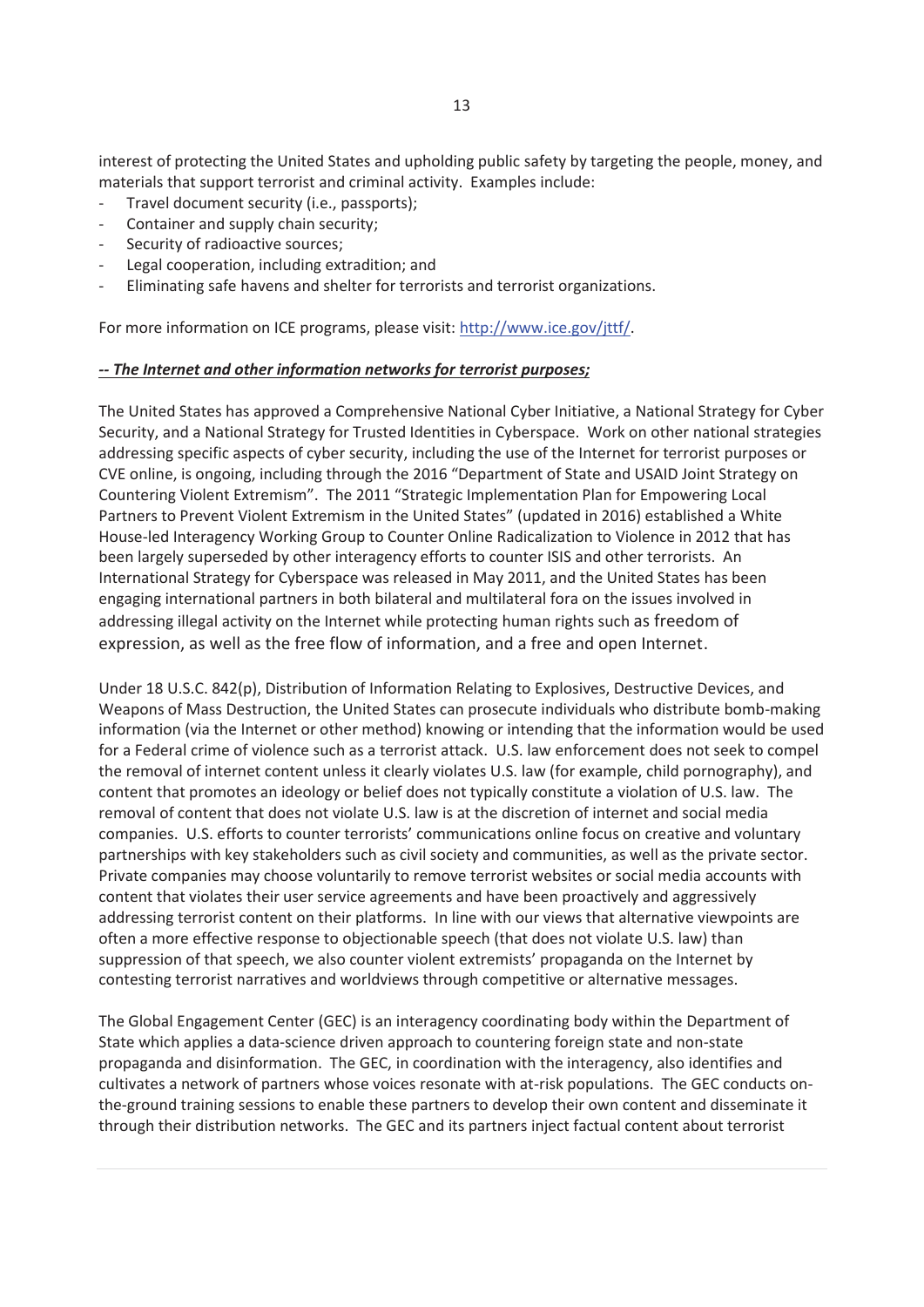organizations into the information space to counter radicalization to violence and recruitment. The Department of State established the GEC in 2016, replacing the Center for Strategic Counterterrorism Communications (CSCC), which was established in 2011.

#### **2. Stationing of armed forces on foreign territory**

#### *2.1: Provide information on stationing of your States armed forces on the territory of other participating States in accordance with freely negotiated agreements as well as in accordance with international law.*

The United States continues to deploy forces in many locations throughout the world, both bilaterally and within an alliance context. The United States is a party to multilateral and bilateral status of forces agreements (SOFAs) with more than 100 nations, each freely entered into by the host nations.

The United States has continued to play a key role in the Partnership for Peace (PfP) program. The Agreement Among the States Parties to the North Atlantic Treaty and the other States Participating in the Partnership for Peace regarding the Status of their Forces (the PfP SOFA opened for signature in Brussels June 19, 1995) provides status protections and authorizations that enable the forces of countries participating in the PfP program to be stationed on the territories of other participating States, and to join in combined exercises and training. Other agreements to be specially noted include the SOFAs under the Dayton Peace Accords between NATO and Bosnia and Herzegovina, which contain provisions prescribing the status of NATO personnel who are supporting the ongoing peacekeeping missions in Bosnia and Herzegovina. In regard to Kosovo, the NATO-led Kosovo Force (KFOR) was established by UNSCR 1244 to provide, inter alia, for the establishment of a safe and secure environment in Kosovo. The United Nations Mission in Kosovo (UNMIK), created pursuant to Resolution 1244 to provide an interim administration for Kosovo, promulgated UNMIK Regulation 2000/47, prescribing the status and privileges and immunities of KFOR and its personnel.

Kosovo declared independence on February 17, 2008. In its Declaration of Independence, Kosovo reaffirmed "that NATO retains the full capabilities of KFOR in Kosovo." Kosovo has also committed to respect the responsibilities and authorities of the international military presence pursuant to UNSCR 1244 and the Ahtisaari Plan, including the status, privileges, and immunities currently provided to KFOR under UNMIK Regulation 2000/47.

The United States has entered into a number of additional SOFAs to enable the presence of U.S. forces in many locations and to facilitate their activities in the continuing armed conflict against al-Qaida, the Taliban, and associated forces. These agreements are consistent with the agreements noted above.

SOFAs are critical to the success of all manner of combined activities, including training, peacekeeping, and humanitarian assistance. They commonly address such issues as the right to wear uniforms and bear arms, legal jurisdiction over visiting forces, exemption from customs and taxes, provision for the use of military camps and training areas, and liability for and payment of claims.

#### **3. Implementation of other international commitments related to the Code of Conduct**

*3.1*: *Provide information on how your State ensures that commitments in the field of arms control, disarmament and confidence- and security-building as an element of indivisible security are implemented in good faith.*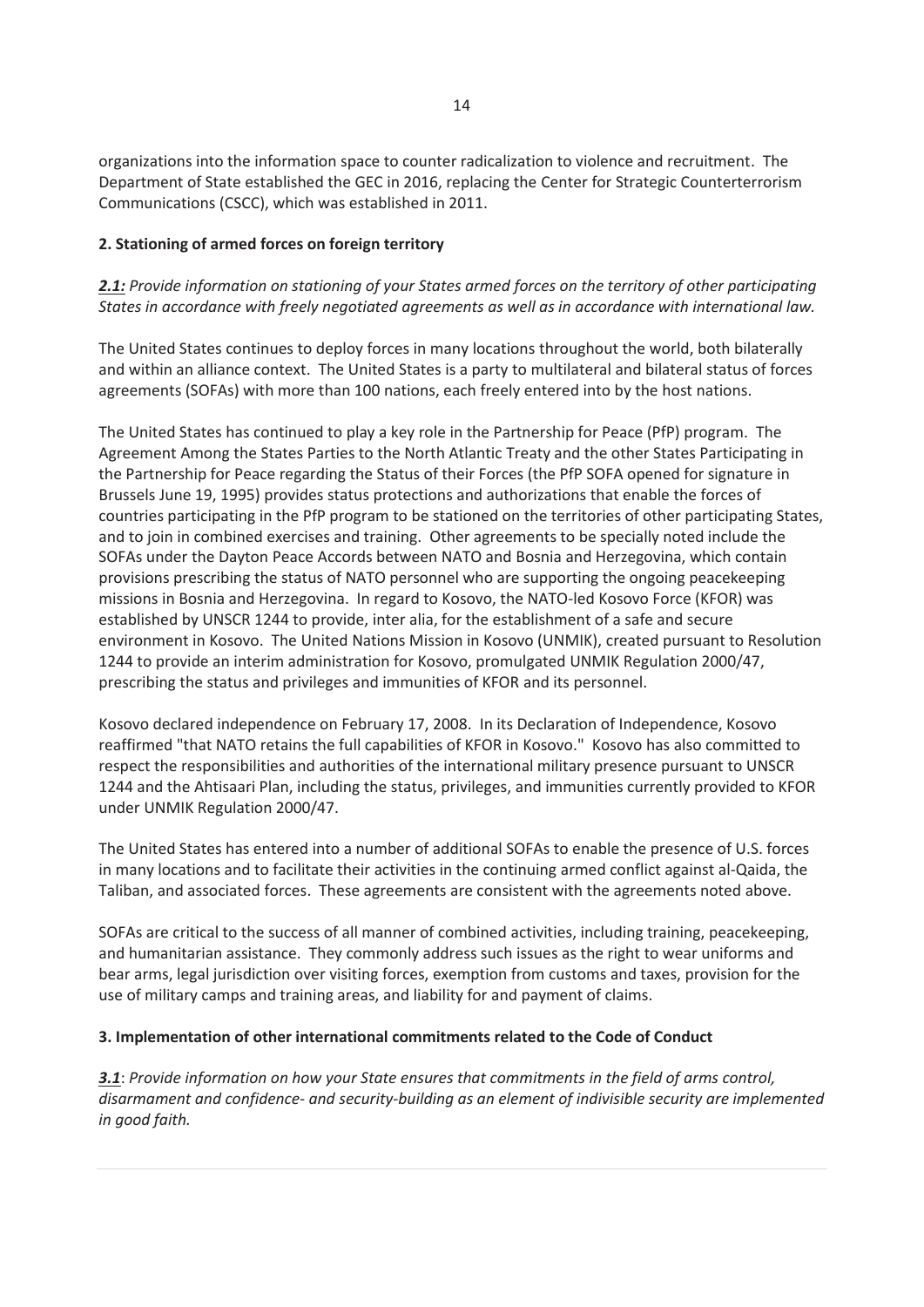Robust verification, compliance, and implementation are essential to maintaining and strengthening the integrity of arms control, nonproliferation, and disarmament regimes. In this regard, the Department of State's Bureau of Arms Control, Verification and Compliance (AVC) leads the Department of State in many matters related to the implementation of certain international arms control, nonproliferation, and disarmament agreements and commitments. For nonproliferation treaties such as the Nuclear Non-Proliferation Treaty (NPT) and nuclear weapon free zone (NWFZ) treaties and their protocols, and for nonproliferation regimes such as the Nuclear Suppliers Group (NSG), the Missile Technology Control Regime (MTCR), the Australia Group, and the Wassenaar Arrangement, the Bureau of International Security and Nonproliferation (ISN) is the Department of State's lead. These two bureaus (i.e., AVC and ISN) share responsibilities that include staffing and managing treaty implementation commissions and review conferences, creating negotiation and implementation policy for agreements and commitments, and developing policy for future arms control, nonproliferation, and disarmament arrangements.

AVC also ensures that appropriate verification requirements and capabilities are fully considered and properly integrated throughout the development, negotiation, and implementation of most arms control, nonproliferation, and disarmament agreements and commitments and ensures that other countries' compliance is carefully watched, rigorously assessed, appropriately reported, and resolutely enforced. ISN has similar responsibilities for the NPT, for which much of the compliance is undertaken via our work with the International Atomic Energy Agency (IAEA), and nonproliferation regimes. AVC and ISN are also responsible for preparing and vetting multiple reports to Congress, such as the President's annual report to Congress on "Adherence to and Compliance with Arms Control, Nonproliferation, and Disarmament Agreements and Commitments." AVC is further required to prepare verifiability assessments on proposals and agreements, and to report about these assessments to Congress as required.

DoD commitments to arms control are outlined in DoD Directive 2060.1. It is DoD policy that all DoD activities shall be fully compliant with arms control agreements to which the United States is a party. The Under Secretary of Defense for Acquisition and Sustainment oversees implementation of, and provides guidance through appropriate chains of command for, planning and execution throughout the DoD to ensure that all DoD activities fully comply with arms control agreements. The Under Secretary of Defense for Policy develops and coordinates DoD policies and positions on arms control implementation and/or compliance issues and represents the Secretary of Defense with coordinated DoD views in discussions, negotiations, meetings, and other interactions with representatives of foreign governments on issues concerning DoD implementation of, and compliance with, arms control agreements.

The Department of Justice formally established the National Security Division (NSD) in 2006 under the USA Patriot Act to foster improved coordination among prosecutors, law enforcement agencies, and the intelligence community, and to strengthen the effectiveness of the U.S. Government's CT efforts.

#### *3.2: Provide information on how your State pursues arms control, disarmament and confidence- and security-building measures with a view to enhancing security and stability in the OSCE area.*

AVC has responsibility for the negotiation and implementation of existing and prospective arms control agreements and security arrangements concerning conventional arms control agreements in the OSCE area, in particular: the Treaty on Conventional Armed Forces in Europe (CFE), the Vienna Document 2011 Confidence- and Security-Building Measures (CSBMs), the Treaty on Open Skies, and arms control elements of the Dayton Peace Accords. The Bureau also provides policy direction and administrative support to the Chief Arms Control Delegate in the U.S. Mission to the OSCE; support and personnel to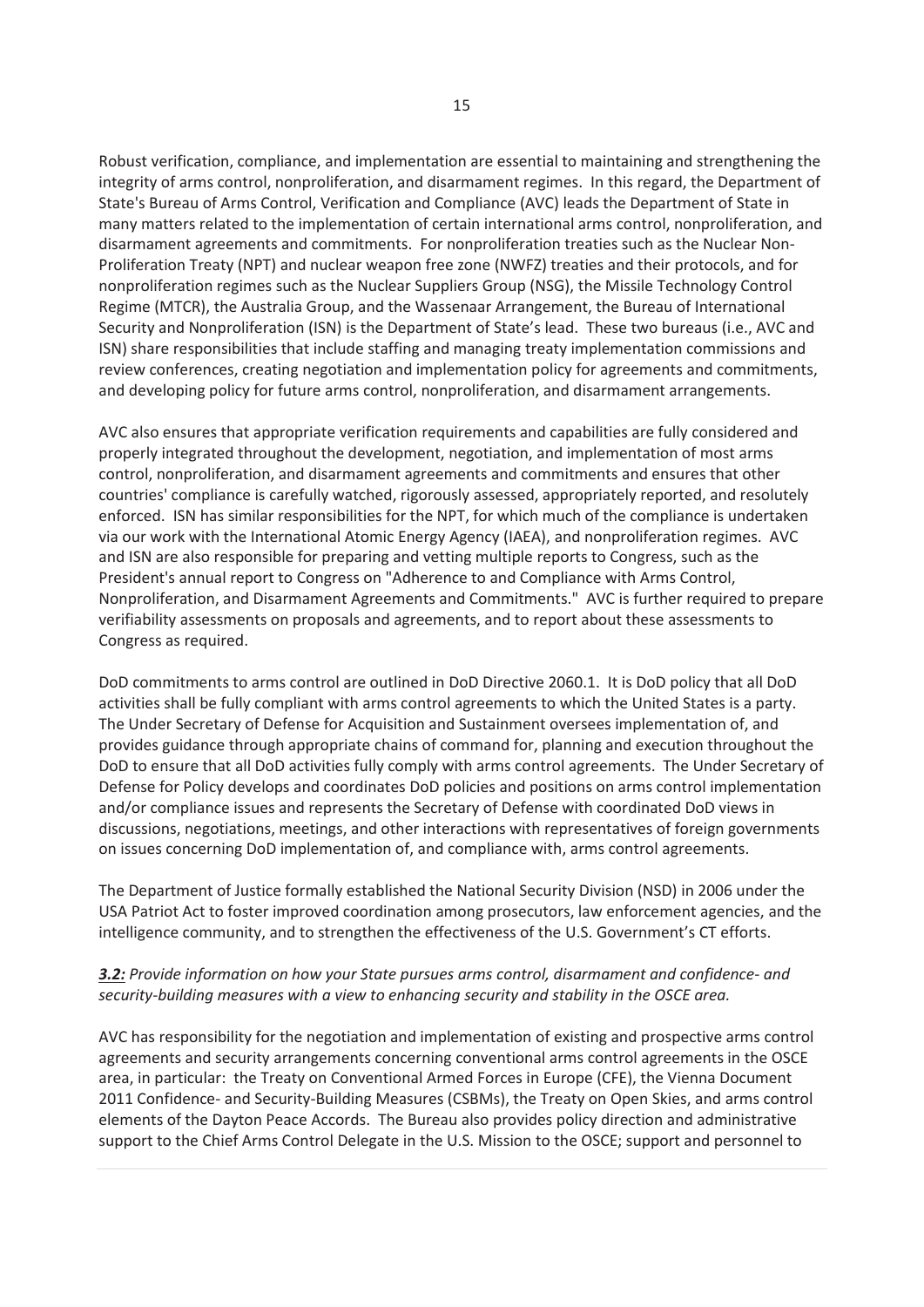NATO committees, including the NATO High-Level Task Force (HLTF) and the Verification Coordinating Committee; and for the promotion of CSBMs in regions of the world beyond Europe in connection with OSCE efforts to advance wider sharing of OSCE norms, principles, and commitments with Mediterranean and Asian partners.

Additionally, the Department of State's Bureau of Political-Military Affairs (PM) contributes to implementation of a variety of arms control, disarmament, and confidence- and security-building measures in the OSCE area through assistance programs designed to demilitarize surplus, destabilizing, and excess conventional arms and ammunition at the request of OSCE participating States.

DoD makes certain that negotiations take place on the basis of accurate information about U.S. military forces to ensure that agreements are equitable and contain practical measures for enhancing military security in the OSCE area.

# **Section II: Intra-State elements**

#### **1. National planning and decision-making process**

# *1.1: What is the national planning and decision-making process in determining/approving military posture and defence expenditures in your State?*

National planning and decision-making in determining military posture begin at the highest level of the U.S. Government. The President signs the U.S. National Security Strategy (NSS), which expresses the President's vision and outlines goals that seek to enhance the security of the United States. The Secretary of Defense then uses the NSS to write the U.S. National Defense Strategy (NDS), which provides guidance on the DoD's goals and strategies for achieving the objectives in the NSS. The National Military Strategy (NMS), signed by the Chairman of the Joint Chiefs of Staff, supports the NSS, implements the NDS, and provides strategic guidance and military objectives for the Armed Services.

The U.S. Congress has power over the military budget, and it also has the power to enact legislation imposing substantive restrictions on the size and composition of U.S. military forces, consistent with the President's constitutional authorities.

Appropriations for U.S. military forces are determined through the legislative process and by executive branch implementation of U.S. laws. Early each year, the President submits a budget proposal that recommends the amounts of funds to be spent for particular military purposes. Congress then develops legislation that may or may not be consistent with the President's recommendations.

Once defense authorization and appropriations bills are passed by Congress, the President may sign them, allow them to become law without his signature, or veto them. A Presidential veto can be overridden only by a two-thirds majority in each house of Congress. Once the defense authorization and appropriations bills become law, the President generally implements them through DoD.

All phases of this process are conducted publicly, except for a very limited class of information related to particular programs that are classified in order to protect national security.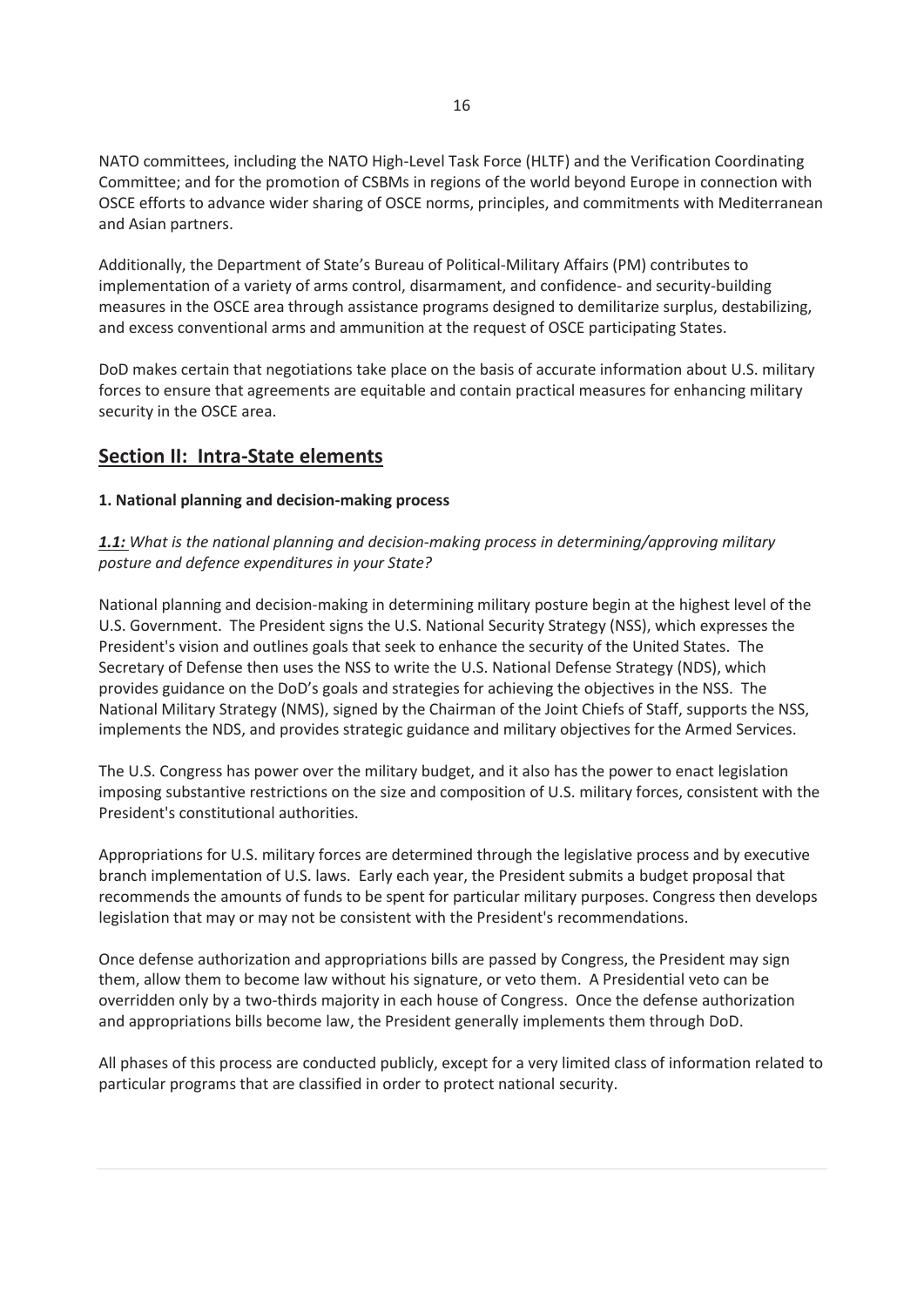#### *1.2: How does your State ensure that its military capabilities take into account the legitimate security concerns of other States as well as the need to contribute to international security and stability?*

The Department of State seeks to build and sustain a more democratic, secure, and prosperous world composed of well-governed States that respond to the needs of their people, reduce widespread poverty, and act responsibly within the international system. The United States and other States are able to address many security concerns through the negotiation of arms control agreements and other security arrangements. The United States also promotes regional stability by building partnership capacity and strengthening partners and allies through security assistance programs.

DoD takes into account the security concerns of other States through the implementation of arms control agreements, and other arrangements that reflect the concerns of their States Parties. In addition, DoD reviews the acquisition of new weapons systems to ensure that their acquisition is consistent with U.S. obligations under arms control agreements. DoD actively manages its military activities and procurements to make sure that the United States is in full compliance with arms control agreements to which it is a Party.

On September 16, 2009, DoD issued Directive 3000.05 to update and establish DoD policy and to assign responsibilities within DoD for planning, training, and preparing to conduct and support stability operations. Stabilization efforts span the conflict continuum, ranging from preventive efforts in fragile states to deliberate efforts during military operations. Stability operations are an integrated civilian and military process applied in fragile and conflict affected areas outside the United States to establish civil security, address drivers of instability, and create conditions for sustainable stability – a condition characterized by local political systems that can peaceably manage conflict and change; effective and accountable institutions that can provide essential services; and societies that respect fundamental human rights and the rule of law. Stabilization efforts vary from place to place, and are frequently partnered with humanitarian assistance. Stabilization efforts often address civil security; rule of law; support to governance and civil society; and economic stabilization and critical infrastructure repair.

DoD coordinates relations with the Department of State's Bureau of Conflict and Stabilization Operations to enhance U.S. institutional capacity to focus on conflict prevention, crisis response, and stabilization activities. The core mission of this Bureau is to advance U.S. national security by driving integrated, civilian-led efforts to prevent, respond to, and stabilize crises in priority States, setting conditions for long-term peace.

The United States actively contributes to international security through its participation in international peacekeeping operations. Recent U.S. involvement in peacekeeping has included missions in: Mali, Central African Republic, Haiti, Democratic Republic of the Congo, Liberia, Tunisia, Israel, and South Sudan. The United States also supports UN peacekeeping operations through capacity-building programs with partner nations that contribute to peacekeeping missions.

In cooperation with the military forces of other nations, the U.S. Armed Forces assist nations to build their defense capacity against threats to stability, including transnational threats such as terrorism and the narcotics trade. Current military operations in Afghanistan and Iraq are examples of how the U.S. Armed Forces engage in activities across the spectrum from peace to conflict.

#### **2. Existing structures and processes**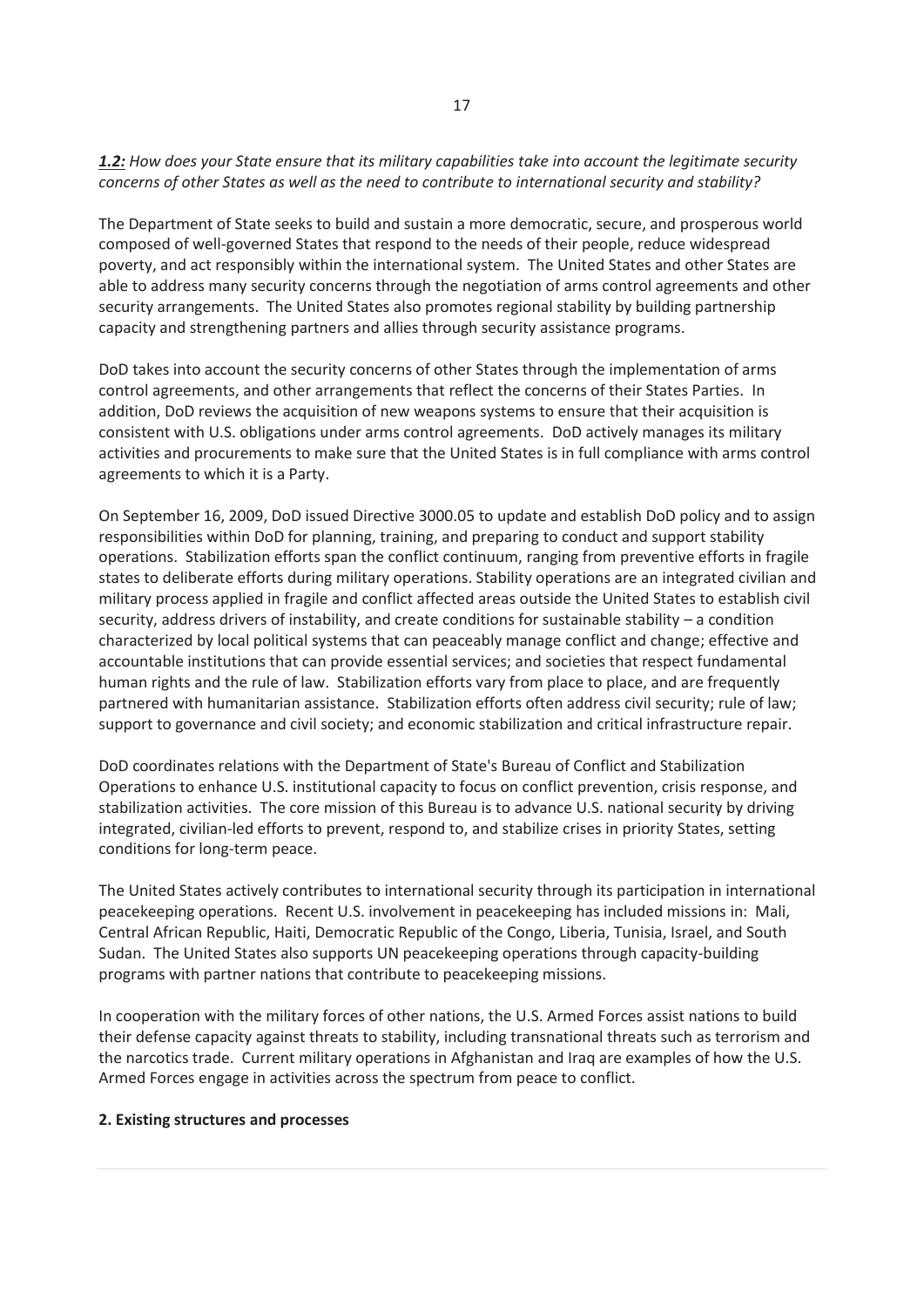2.1: What are the constitutionally established procedures for ensuring democratic political control of military, paramilitary and internal security forces, intelligence services and the police?

Article II, section 1, of the Constitution of the United States provides that "the executive power" is vested in the President. Article II, section 2, further provides, "the President shall be Commander in Chief of the Army and Navy of the United States, and of the Militia of the several States, when called into the actual Service of the United States." This provision has been interpreted to mean that the President's authority as Commander in Chief extends to all the military forces of the nation, including the Air Force, the Marine Corps, and the Coast Guard.

Article I, section 1, provides that "all legislative Powers herein granted shall be vested in a Congress of the United States, which shall consist of a Senate and a House of Representatives." Article I, section 8 provides that among the powers of the Congress are the powers to lay and collect taxes, to provide for the common defense, to declare war, to raise and support armies, to provide and maintain a navy, to make rules for the government and regulation of the land and naval forces, to provide for calling forth the militia to execute the laws of the union, to suppress insurrections and repel invasions, and to provide for organizing, arming, and disciplining, the militia, and for governing such part of them as may be employed in the service of the United States.

Although the President appoints senior civilian and military officials (including the promotion of senior military officers), such appointments are generally subject to the advice and consent of the Senate. For example, Section 113 of title 10, U.S. Code, requires the Secretary of Defense to be a civilian official and requires the President's appointment to be by and with the advice and consent of the Senate.

Also to be considered is review by the judicial branch. Under Article III, section 2, of the Constitution, "the judicial Power shall extend to all Cases ... arising under this Constitution, the Laws of the United States, and ... to Controversies to which the United States shall be a party." In this regard, the Supreme Court of the United States may hear appeals from the U.S. Court of Appeals for the Armed Forces in criminal cases under the Uniform Code of Military Justice (UCMJ). Lawsuits can be brought against the U.S. Government and the U.S. military in Federal district courts, subject to certain limitations (e.g., sovereign immunity). Courts may interpret the U.S. Constitution and duly enacted laws; resolve certain controversies over separation of powers, award money damages, and issue injunctions and writs of habeas corpus.

# *2.2: How is the fulfillment of these procedures ensured, and which constitutionally established authorities/institutions are responsible for exercising these procedures?*

Congress has enacted the UCMJ, which empowers the President and the military chain of command to exercise effective discipline over the armed forces. The President has implemented this legislation in the Manual for Courts-Martial, which provides detailed rules on the conduct of judicial and non-judicial proceedings for all of the military departments. The exercise of this disciplinary power is also subject to independent judicial review by a civilian court, subject to the overall supervision of the U.S. Supreme Court.

Of special importance is the Posse Comitatus Act (18 U.S.C. 1385), as implemented by the Secretary of Defense, which provides criminal penalties for anyone who uses the Armed Forces of the United States (active or the reserve components when acting under Federal authority) to conduct civilian law enforcement activities unless otherwise authorized by law to do so. This means that the U.S. Armed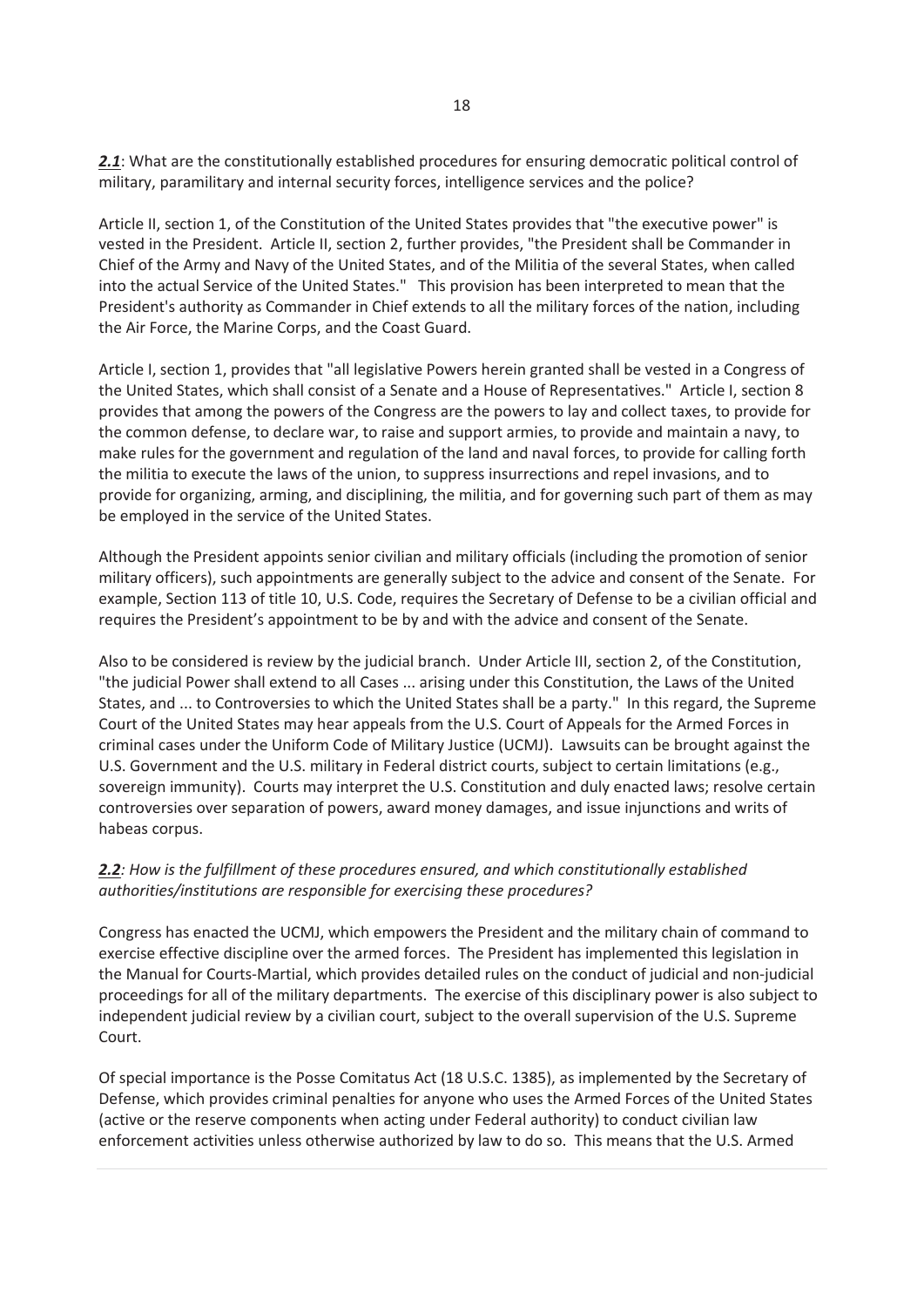Forces ordinarily cannot be used as police to enforce civil laws in the United States. This does not include military law enforcement functions related to military personnel and DoD installations.

The basis and rules for the collection of intelligence and conduct of intelligence operations are clearly prescribed publicly by statute and executive orders. The statutory framework for U.S. intelligence is found in the National Security Act of 1947 (50 U.S.C. 401-504), as amended, including significant amendments establishing a new Director of National Intelligence, found in the Intelligence Reform and Terrorism Prevention Act of 2004. The National Security Act of 1947 established the National Security Council and the Central Intelligence Agency, authorizes DoD to conduct certain intelligence activities, and establishes funding rules, accountability to civilian leadership, and congressional oversight. Among other things, the National Security Act requires that certain congressional committees be kept fully and currently informed of U.S. intelligence activities. The key Executive Order in this regard is E.O. 12333, dated December 4, 1981, as amended by E.O. 13355, dated August 27, 2004; and E.O. 13470, dated July 30, 2008. There are also numerous legislative provisions that protect privacy and access to information.

#### *2.3: What are the roles and missions of military, paramilitary and security forces, and how does your State control that such forces act solely within the constitutional framework?*

The U.S. Armed Forces are at all times subject to the civilian control and authority of the President and the Secretary of Defense. Congress also exercises its legislative authority to regulate the Armed Forces. The exact division of authority between the President and the Congress is a matter of frequent debate, but it is clear that the Armed Forces are at all times subject to the collective authority of the elected and appointed officials of the Executive Branch and the elected officials of the Legislative Branch of the U.S. Government.

The members of the National Guard are under the authority of the governors of their states when not in Federal service. When in Federal service under U.S. law, the members of the National Guard have the same status as members of the regular Armed Forces, for all practical purposes. Members of the reserve forces are subject to the same conditions of service as members of the regular Armed Forces when they are called to active duty. The importance of the reserves and the National Guard has greatly increased, as they have been regularly called up for duty for military installation security, peacekeeping, and other military operations. This is particularly significant in specialized areas such as civil affairs and military policing where the military personnel with these needed skills are concentrated primarily in reserve and National Guard units.

The Federal Government agencies involved in protection of the internal security of the United States include, inter alia, the FBI and the U.S. Marshals Service within the Department of Justice; the Secret Service, ICE, and the Coast Guard within DHS (except when the latter is operating as a specialized service under the Navy in time of war or when directed by the President: by statute, the Coast Guard is a military service and branch of the Armed Forces). Each of these agencies is under the authority of the President and cabinet officers appointed by the President with the advice and consent of the Senate. Relevant committees of the Congress exercise oversight of these Federal agencies. In cases where these agencies work in concert with active Armed Forces, it is normal to draw up a memorandum of understanding to provide for respective responsibilities and financial arrangements. In some cases the civilian agencies may request support that the active Armed Forces may provide on a reimbursable basis.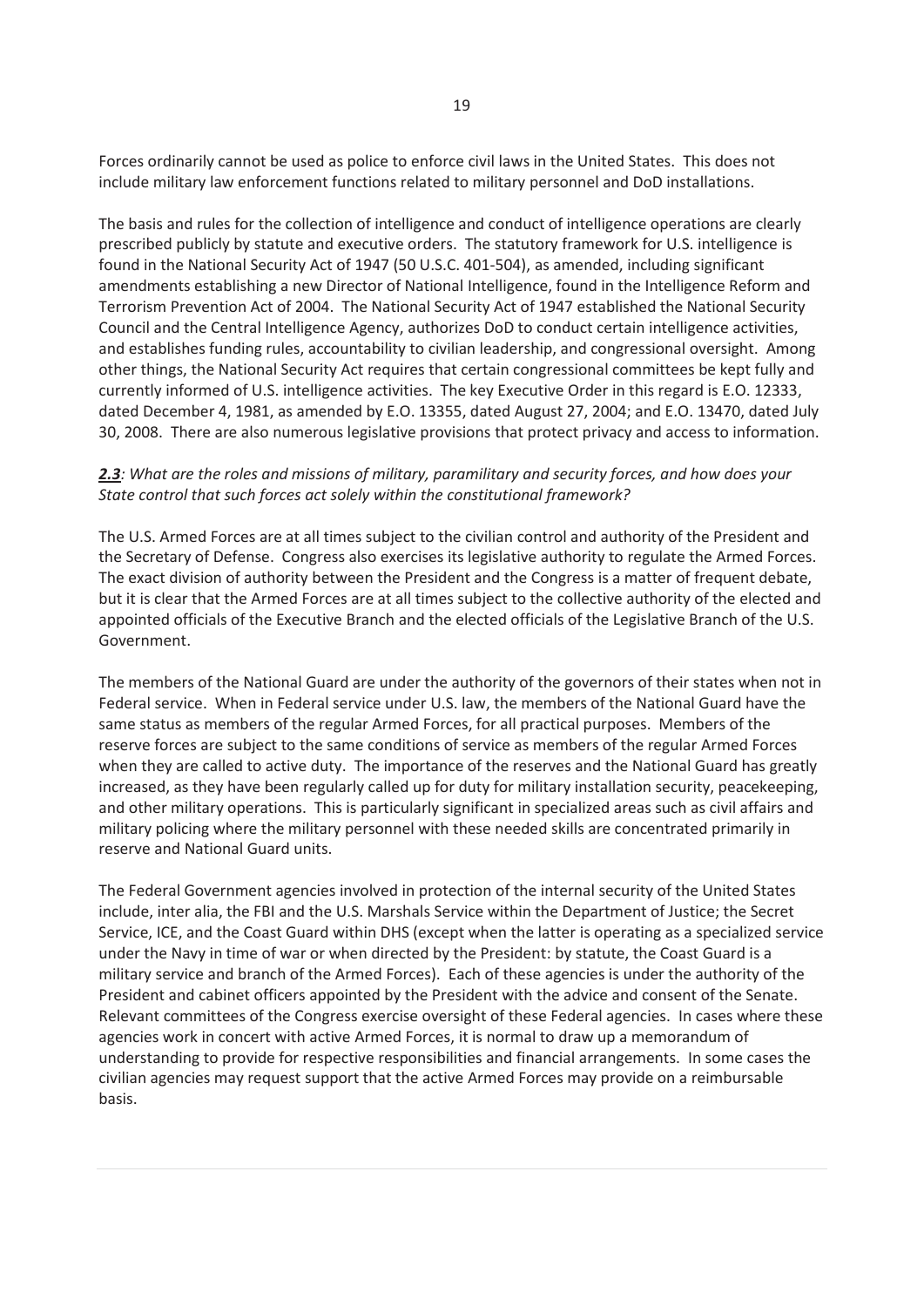The intelligence services of the United States operate under the direction and oversight of the President and senior officials appointed by the President. They are also subject to congressional intelligence oversight.

State and local police forces are subject to the control of elected executive officials and legislative officials of elected state and local governments, and to the judicial review of the courts.

Many of the specific statutes that apply to DoD are contained in Title 10 of the United States Code, which prescribes the functions of DoD, its powers, and its key officials. It establishes the Military Departments, the Chairman of the Joint Chiefs of Staff, the Combatant Commands, the reserve components and their inter-relationships. Special rules provide for military support to civilian law enforcement agencies (chapter 15), humanitarian and other assistance to foreign countries (chapter 20), DoD intelligence matters (chapter 21), and the UCMJ (chapter 47). Title 10 also includes provisions pertaining to training, pay, procurement, and financial accountability. There are statutory positions such as the General Counsel of the DoD, and the General Counsel of the Departments of the Army, Navy, and Air Force, and the Judge Advocates General of the Departments of the Army, Navy, and Air Force, who ensure provision of proper legal advice, reviews of programs and operations, and oversight. Also of particular importance is DoD Directive 5500.07, "Standards of Conduct," dated November 29, 2007, and the Joint Ethics Regulation (JER) that implements it. These directives apply to all DoD personnel and establish rules to implement the principle of public service as a public trust, and to ensure that U.S. citizens can have complete confidence in the integrity of DoD and its employees. These directives cover the areas of conflicts of interest, political activities, use of benefits, outside employment, financial disclosure, and training. Federal law also has established the Offices of Inspectors General. DoD and the separate Military Departments have independent Inspectors General who conduct inquiries into allegations of fraud, waste, and abuse. Further, the Inspectors General review current organizational matters and provide advice to the civilian and military leadership on whether there are better or more efficient ways to obtain the same or better results. With regard to Standards of Conduct, the United States participates in exchanges with many countries regarding military legal matters. Standards of conduct are part of the discussions during such exchanges. U.S. military personnel continue to meet with military and civilian officials in other countries to discuss military personnel issues and standards of conduct for military and civilian defense personnel. Uniformed legal personnel have visited countries in Eastern Europe, South America, Africa, and Asia to provide lectures and instruction on discrete legal topics.

# **3. Procedures related to different forces personnel**

# *3.1: What kind of procedures for recruitment and call-up of personnel for service in your military, paramilitary and internal security forces does your State have?*

Procedures for recruitment for the regular Armed Forces and their reserve and National Guard components are established by statute. Although authority for compulsory recruitment ("the draft") still exists, it has not been exercised since 1973. Since that time all recruitment into the U.S. Armed Forces has been on a voluntary basis. The minimum age for enlistment in the Armed Forces is 18 years, or at age 17 with parental consent. Discrimination in recruiting on grounds of race, religion, gender, sexual orientation, or ethnic origin is prohibited. U.S. law establishes conditions under which the President has the authority to order members of the reserve and National Guard to active duty.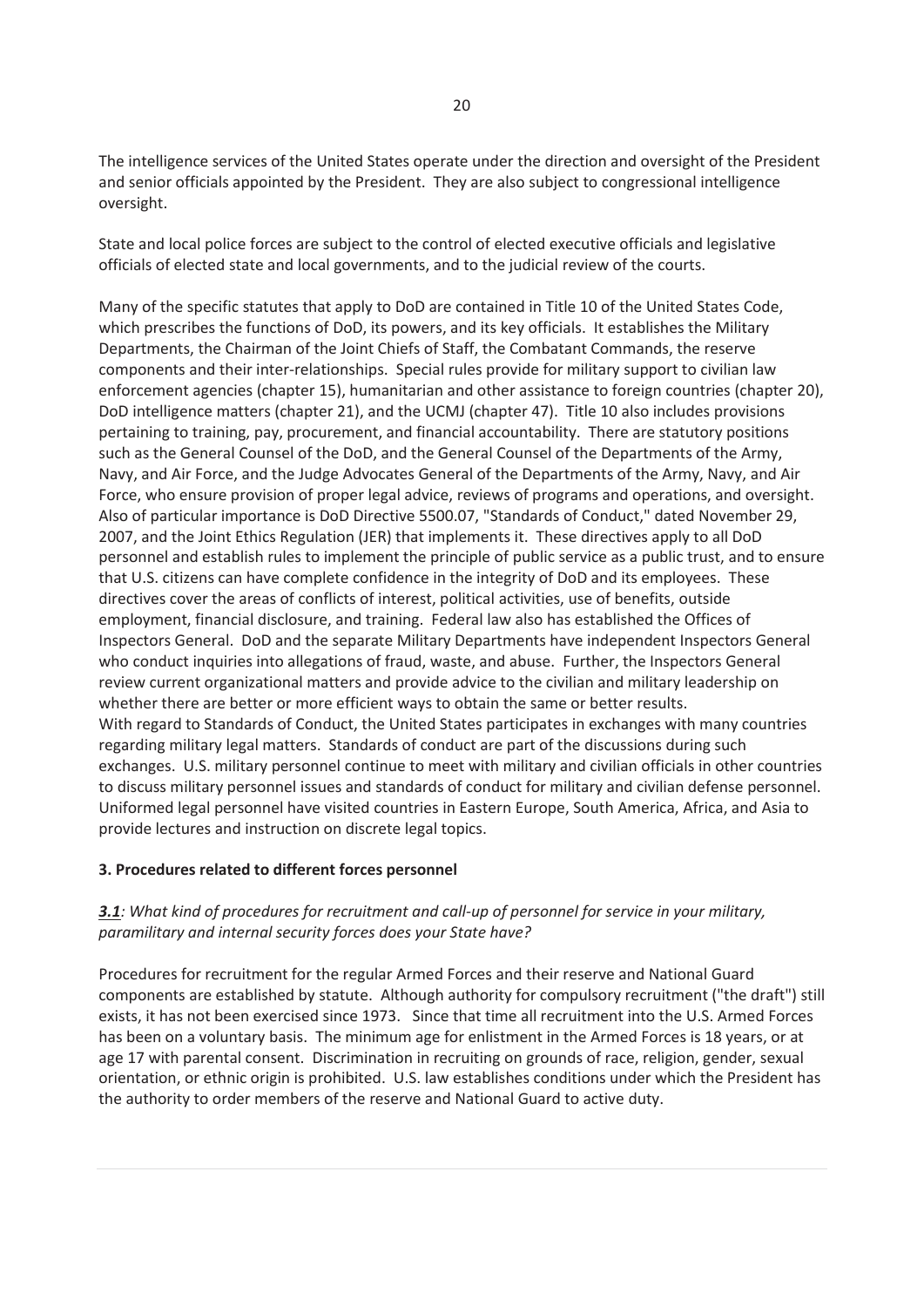On May 25, 2000, the United Nations General Assembly adopted an Optional Protocol to the Convention on the Rights of the Child on the Involvement of Children in Armed Conflict that requires States Parties to raise the minimum age for voluntary recruitment into their national armed forces to an age greater than 15 years and commits States Parties to take all feasible measures to ensure that members of their armed forces under age 18 do not take a direct part in hostilities. The Protocol also bars compulsory recruitment below age 18. The United States signed the Optional Protocol on July 5, 2000, and became a party to the Optional Protocol on December 23, 2002. The United States declared at that time that the minimum age for voluntary recruitment into the Armed Forces was 17. The United States also provided the following understanding:

#### "...with respect to Article 1 of the Protocol

(A) the term "feasible measures" means those measures that are practical or practically possible, taking into account all the circumstances ruling at the time, including humanitarian and military considerations;

(B) the phrase "direct part in hostilities"-

(i) means immediate and actual action on the battlefield likely to cause harm to the enemy because there is a direct causal relationship between the activity engaged in and the harm done to the enemy; and (ii) does not mean indirect participation in hostilities, such as gathering and transmitting military information, transporting weapons, munitions, or other supplies, or forward deployment; and

(C) any decision by any military commander, military personnel, or other person responsible for planning, authorizing, or executing military action, including the assignment of military personnel, shall only be judged on the basis of all the relevant circumstances and on the basis of that person's assessment of the information reasonably available to the person at the time the person planned, authorized, or executed the action under review, and shall not be judged on the basis of information that comes to light after the action under review was taken."

# *3.2: What kind of exemptions or alternatives to military service does your State have?*

As indicated above, no individual has been compelled to enter military service since 1973. Existing statutes authorizing compulsory service provide an exemption from service for persons who have conscientious objections to any military service. They also provide for assignment to noncombatant duties for those who do not object to all military service, but who have conscientious objections to performing combatant duties. Individuals whose conscientious objections crystallize after they have entered military service may be honorably discharged administratively.

# *3.3: What are the legal and administrative procedures to protect the rights of all forces personnel as well as conscripts?*

The UCMJ provides procedural guarantees for courts-martial that are similar to the rights enjoyed by defendants in the civilian criminal courts, and in some respects exceed civilian standards (e.g., counsel is provided without cost for both trial and appellate proceedings). Both military judges and defense counsel are assigned to separate commands reporting to the Office of their respective Military Department Judge Advocates General (or for Marine Corps defense counsel to the Staff Judge Advocate to the Commandant of the Marine Corps) in Washington, DC, to prevent any inference of command influence on their performance of duty. The court-martial system has an appellate system that allows those convicted of serious offenses to seek review of their cases by the U.S. Court of Appeals for the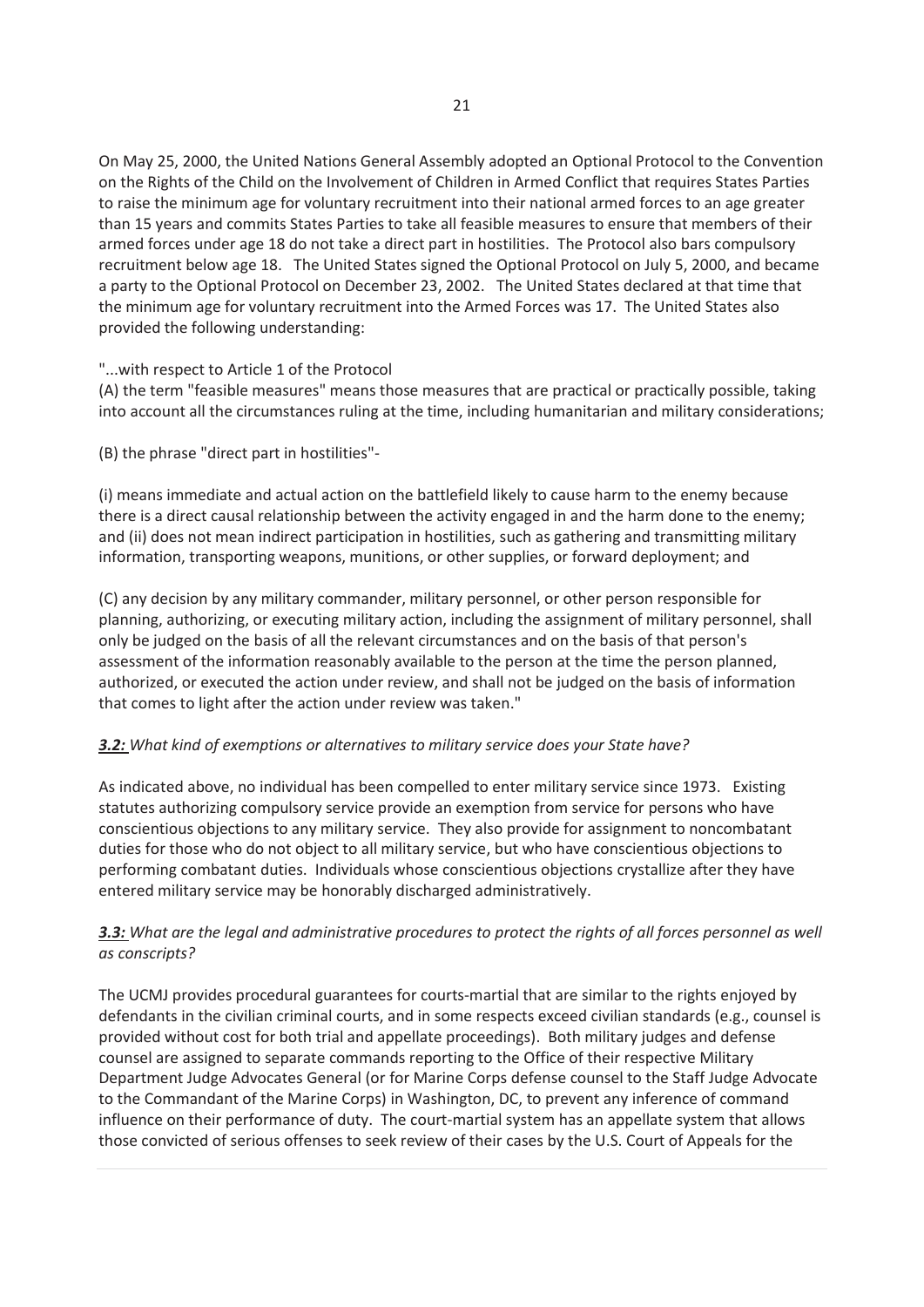Armed Forces, whose five civilian members are appointed by the President with the advice and consent of the Senate and provide independent civilian review of the military justice system. In accordance with Federal law, the U.S. Supreme Court may also review convictions by courts-martial to ensure that defendants were not denied any constitutional rights and that the proceedings were not contrary to law.

Administrative proceedings are conducted in accordance with procedures and standards established by Congress and the President, and Federal courts are available to review claims of unfairness or illegality in such proceedings. Federal statutes guarantee the right of military personnel to file complaints with the Inspector General of their Military Department and with the Inspector General of DoD, and to communicate freely with members of Congress. DoD policies permit military personnel to exercise their religion freely, to participate in certain political activities during non-duty time and in their personal capacity, and to vote in elections on the same basis as other citizens.

Also available to military personnel and their families is an extensive legal assistance program that provides legal advice and services in regard to wills and powers of attorney, matrimonial matters, debt issues, and taxes. This support is especially important to military personnel deploying on overseas missions and to the families who remain behind. Military personnel being deployed on overseas missions receive as part of their deployment processing a review of the documents and legal issues that would be important to them while away from their families. There is also a program to ensure that military personnel are aware of their right to vote, and that assistance is given in applying for and mailing absentee ballots.

#### **4. Implementation of other political norms, principles, decisions and international humanitarian law**

# *4.1: How does your State ensure that International Humanitarian Law and Law of War are made widely available, e.g., through military training programmes and regulations?*

DoD Directive 2311.01E (DoD Law of War Program) provides DoD policies and responsibilities ensuring DoD compliance with the Law of War obligations of the United States. Among other elements, the Directive requires the heads of the DoD components to institute and implement effective programs to prevent violations of the Law of War, including through Law of War training and dissemination. The DoD components have established training and dissemination programs under which (1) all persons entering the U.S. Armed Services receive general training on the Law of War; (2) individuals receive specialized Law of War training commensurate with their duties and responsibilities (e.g., ground combatants, aircrew, naval personnel, military police, religious personnel, and medical personnel); (3) refresher training is provided as appropriate; and (4) Law of War topics are included in exercises and inspections.

Although all of the Military Departments have previously published many respected works on the Law of War, which have served as valuable resources for their personnel, DoD published the DoD Law of War Manual in 2015. The purpose of the manual is to provide information on the Law of War to DoD personnel responsible for implementing the Law of War and executing military operations. The manual was the result of a multi-year effort by military and civilian lawyers from across DoD to develop a department-wide resource on the Law of War for military commanders, legal practitioners, and other military and civilian personnel. The manual has been updated twice since 2015 and will continue to be updated periodically. The manual is publicly available at: http://ogc.osd.mil/

# *4.2: What has been done to ensure that armed forces personnel are aware of being individually accountable under national and international law for their actions?*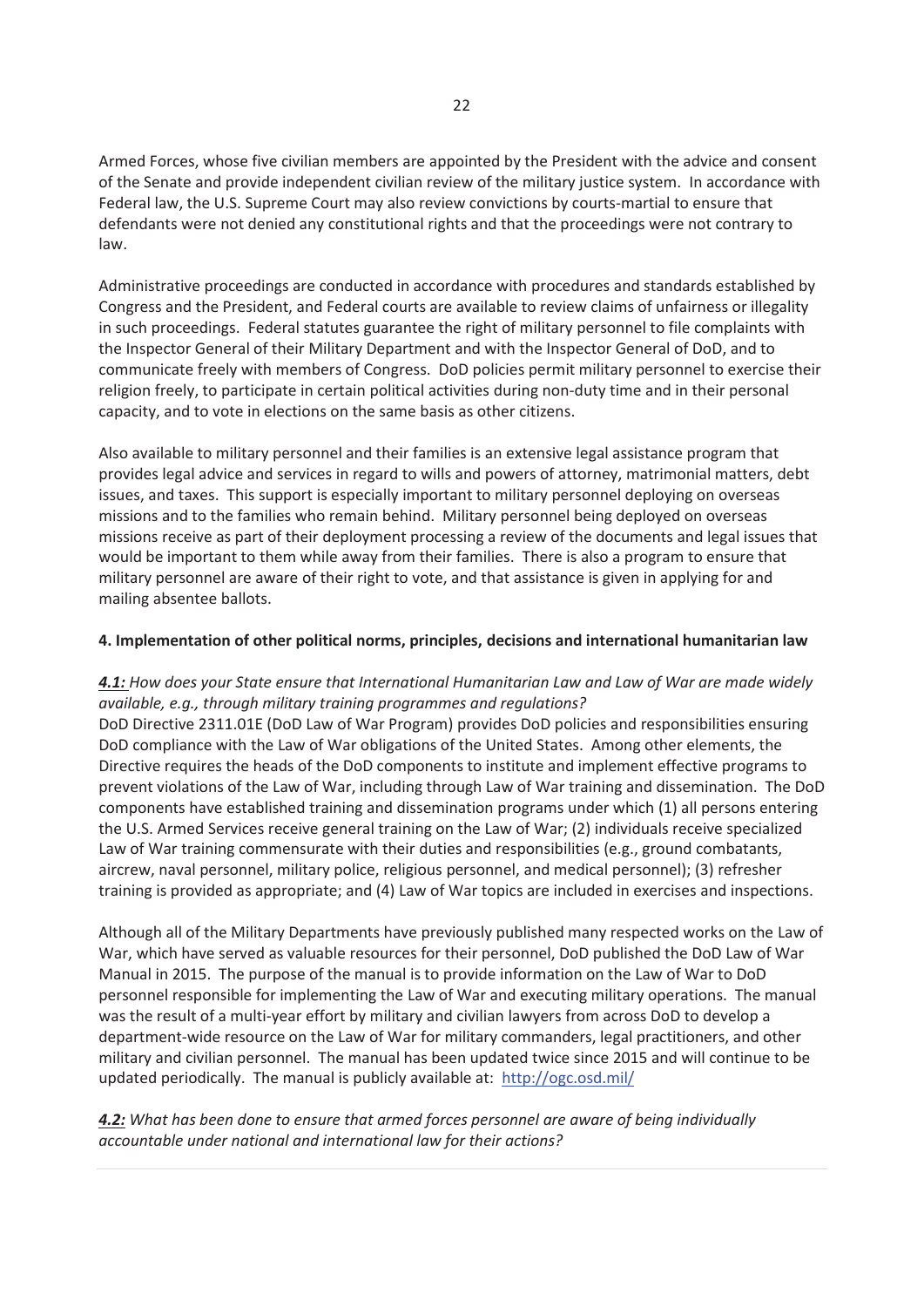For military personnel and units assigned to participate in peacekeeping and humanitarian operations, for example, units operating with KFOR in Kosovo or with the International Security Assistance Force (ISAF) in Afghanistan, special training is provided in the law of armed conflict rules that are particularly applicable to them. Training standards are coordinated within NATO to ensure that all participating nations are aware of relevant rules and standards. Such training is also practiced in multinational training exercises including PfP programs. Rules of engagement and operations plans are regularly reviewed by both national and NATO attorneys to ensure compliance with Member States' international legal obligations. Also of note is the requirement to provide training on human rights standards to all personnel deploying to countries in South and Central America. In addition, rigorous training programs continue for U.S. forces both in and outside the United States. The U.S. Armed Forces have vigorously applied Law of War training and principles during the current war against al-Qaeda, the Taliban, and associated forces. Despite new challenges and changing circumstances, applicable Law of War principles and rules are scrupulously applied. As noted in the January 29, 2009, Statement before the OSCE Permanent Council, steps have been taken to ensure observance of the Law of War by members of the armed forces.

*4.3: How does your State ensure that armed forces are not used to limit the peaceful and lawful exercise of human and civil rights by persons as individuals or as representatives of groups nor to deprive them of national, religious, cultural, linguistic or ethnic identity?* 

Congress has enacted the UCMJ, which empowers the President and the military chain of command to exercise effective discipline over the Armed Forces. The President has implemented this legislation in the Manual for Courts-Martial, which provides detailed rules on the conduct of judicial and non-judicial proceedings for all of the Military Departments. The exercise of this disciplinary power is also subject to independent judicial review by a civilian court, and subject to the overall supervision of the U.S. Supreme Court.

Of special importance is the Posse Comitatus Act (18 U.S.C. 1385), as implemented by the Secretary of Defense, which provides criminal penalties for anyone who uses the military forces of the United States (active or the reserve components when acting under Federal authority) to conduct civilian law enforcement activities otherwise authorized by law to do so. This means that the U.S. military ordinarily cannot be used as police to enforce civil laws in the United States. This does not include military law enforcement functions related to military personnel and DoD installations.

#### *4.4: What has been done to provide for the individual service member's exercise of his or her civil rights and how does your State ensure that the country's armed forces are politically neutral?*

DoD Directive 1344.10, dated February 19, 2008, provides that members of the Armed Forces on active duty should not engage in partisan political activity. They are encouraged to vote, but may not be candidates for political positions. Members of the Armed Forces on active duty shall not participate in fundraising or campaign activities, rallies, or conventions. The requirements of the Directive are derived from appropriate provisions of the United States Code, including provisions that make certain prohibited conduct criminal offenses. Additionally, Title 10 Section 973 of the United States Code limits or prohibits active members of the Armed Forces from accepting employment and from holding or exercising the functions of a civil office in the U.S. Government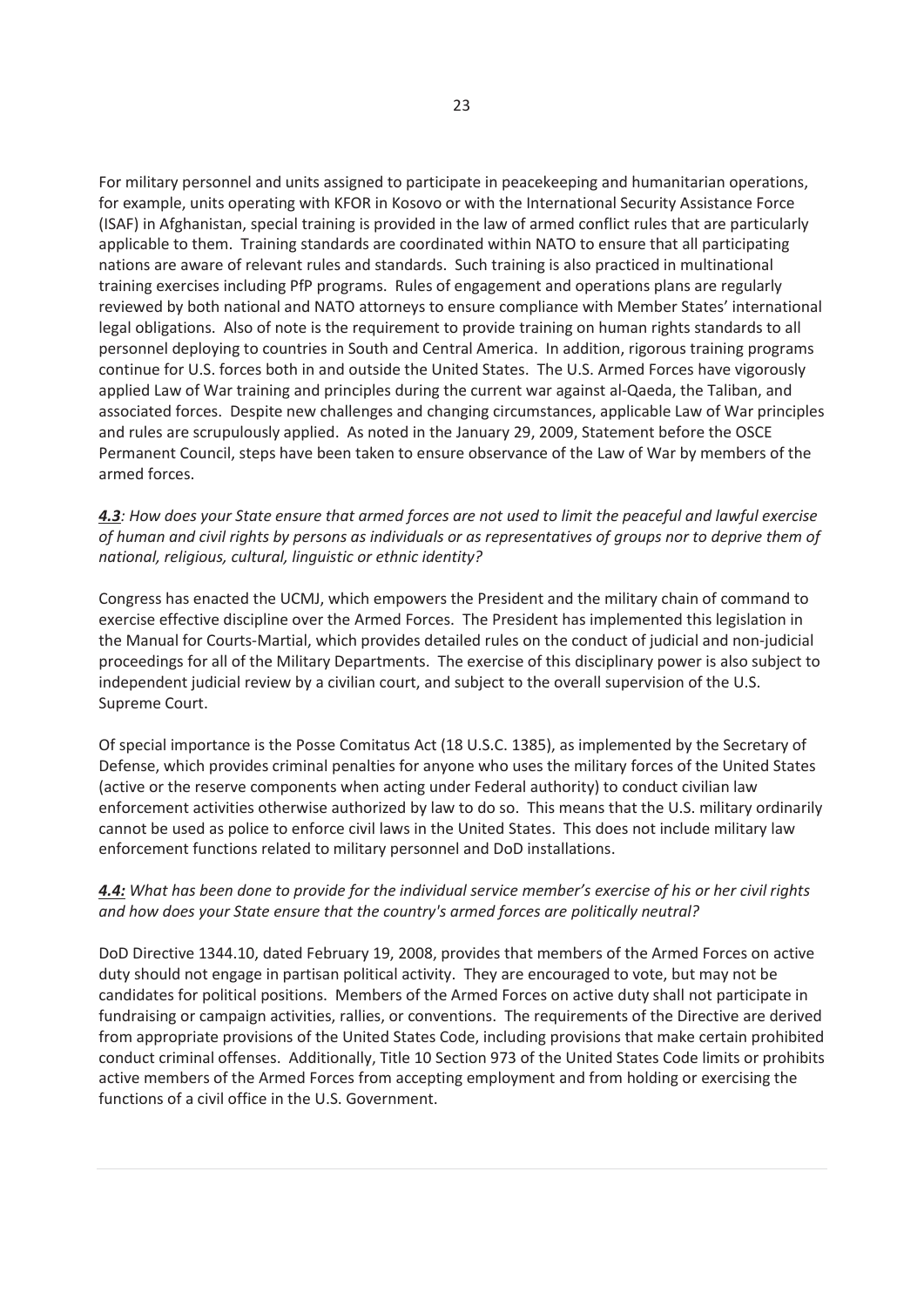*4.5: How does your State ensure that its defence policy and doctrine are consistent with international law?* 

The United States ensures that its defense policy and doctrine are consistent with international law by having DoD policies, programs, orders, and operations reviewed by trained civilian and military lawyers at every level within DoD, from the DoD Office of the General Counsel to the judge advocates who serve in the field with military units. There are both civilian lawyers in each Military Department and military lawyers serving with commands at every level. Each Military Service -- Army, Navy, Air Force, Marine Corps -- has senior military lawyers responsible for ensuring that service lawyers are trained and qualified to advise commanders and their staffs.

# **Section III: Public access and contact information**

# **1. Public access**

*1.1: How is the public informed about the provisions of the Code of Conduct?* 

The Department of State's Bureau of Arms Control, Verification and Compliance's website provides a link to OSCE activities in the politico-military dimension, from which the public may access information about the Code of Conduct: http://www.state.gov/t/avc/cca/index.htm.

The Department of State's Bureau of European and Eurasian Affairs' website also provides a link to the OSCE homepage: http://www.state.gov/p/eur/rt/osce/index.htm.

*1.2: What additional information related to the Code of Conduct, e.g., replies to the Questionnaire on the Code of Conduct, is made publicly available in your State?* 

The Department of State's Bureau of Arms Control, Verification and Compliance's website provides a link to U.S. responses to the Questionnaire and to OSCE activities in the politico-military dimension: http://www.state.gov/t/avc/cca/c43834.htm.

*1.3: How does your State ensure public access to information related to your State's armed forces?* 

Information related to U.S. Armed Forces and defense is available to the public through the following official websites:

- Department of Defense: http://www.defense.gov
- Joint Chiefs of Staff: http://www.jcs.mil
- United States Army: http://www.army.mil
- United States Marines: http://www.marines.mil
- United States Navy: http://www.navy.mil/index.asp
- United States Air Force: http://www.af.mil
- United States Coast Guard: http://www.uscg.mil

# **2. Contact information**

*2.1: Provide information on the national point of contact for the implementation of the Code of Conduct.*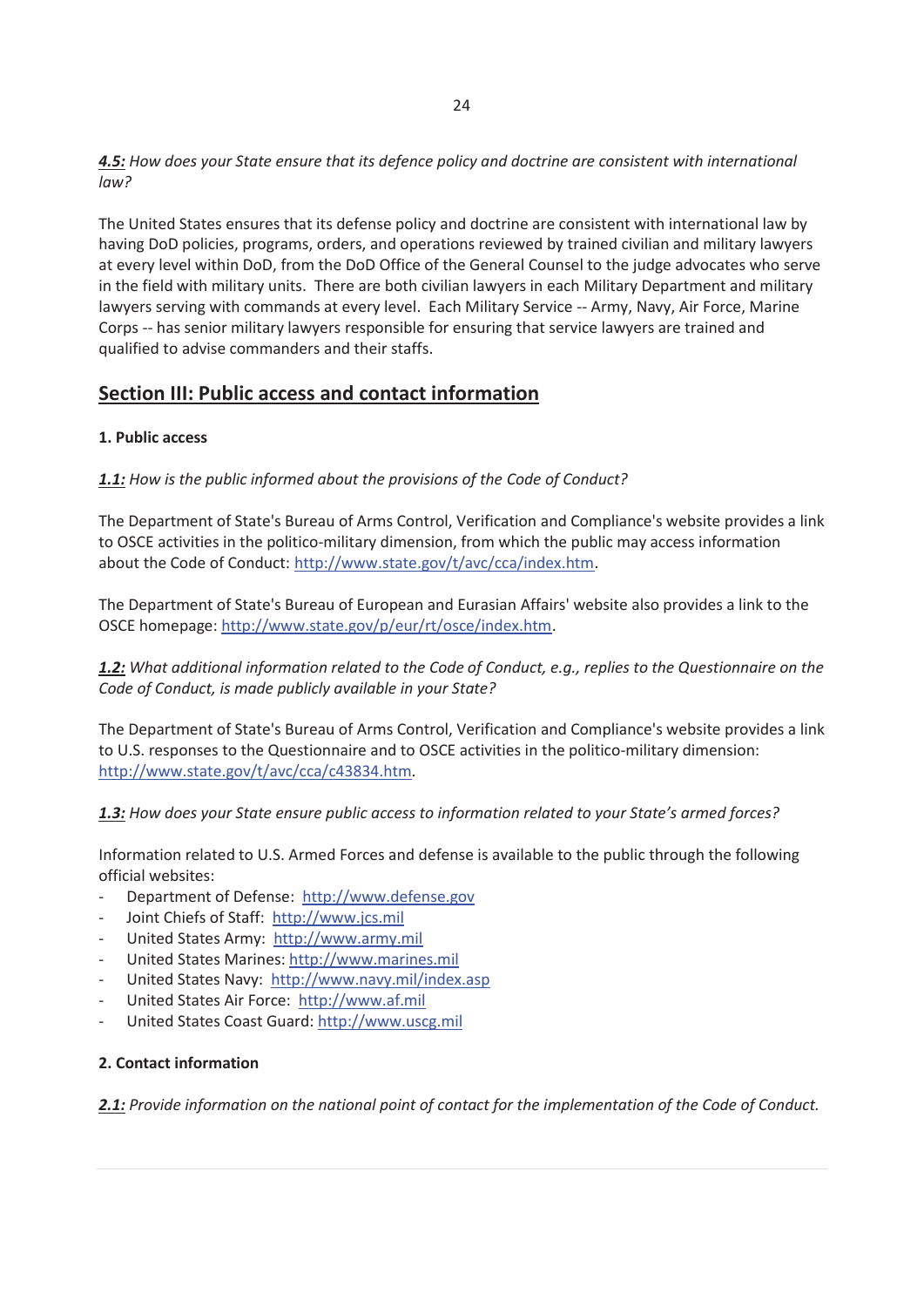The U.S. point of contact for implementation of the Code of Conduct is the Office of Euro-Atlantic Security Affairs, Bureau of Arms Control, Verification and Compliance, U.S. Department of State. For additional information, please visit: http://www.state.gov/t/avc/cca/index.htm, or email AVC-ESA-DL@state.gov